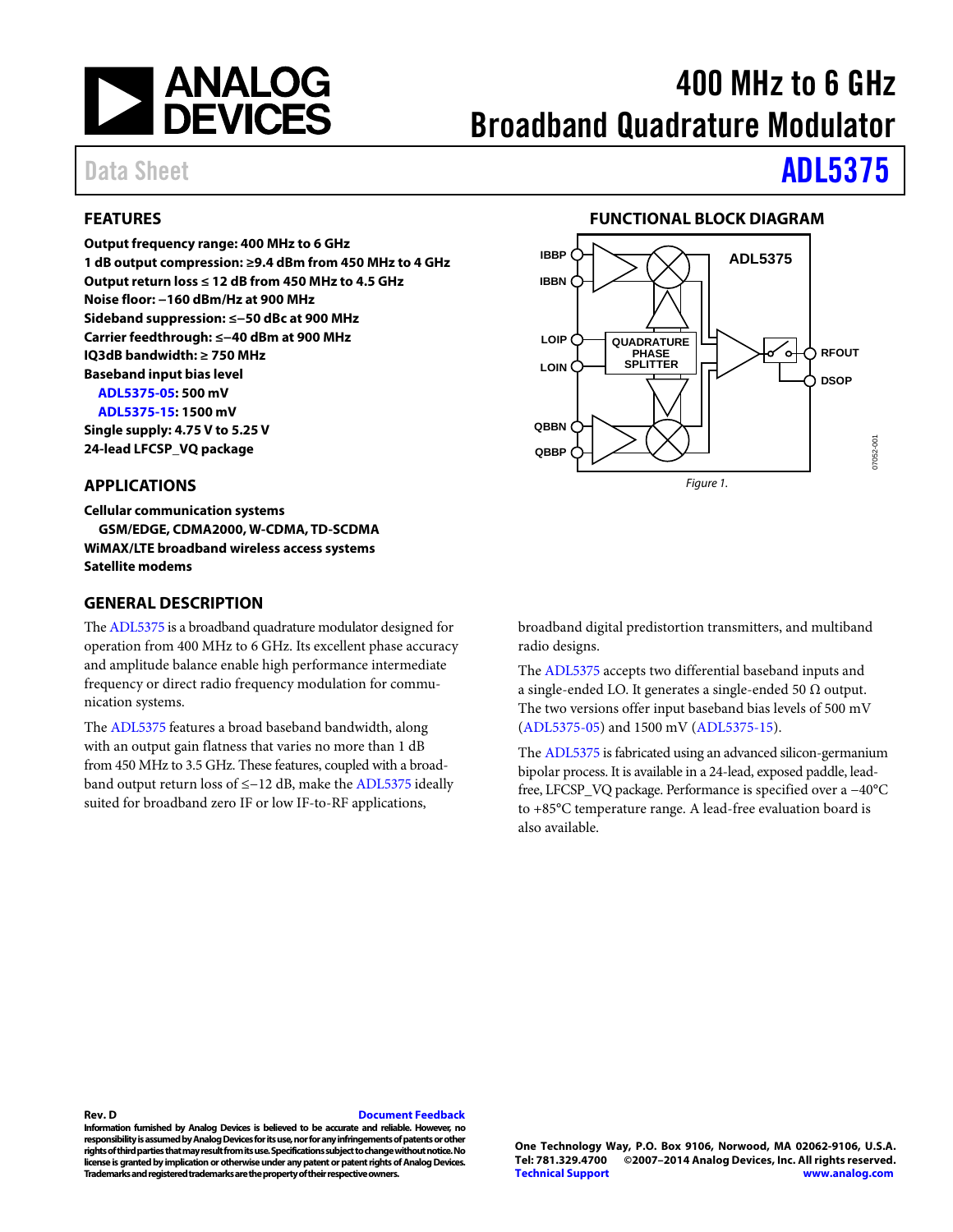## TABLE OF CONTENTS

### <span id="page-1-0"></span>**REVISION HISTORY**

#### **6/14—Rev. C to Rev. D**

| $7/13$ —Rev. B to Rev. C |  |
|--------------------------|--|

#### **9/11—Rev. A to Rev. B**

| Changes to Typical Performance Characteristics Section 9 |  |
|----------------------------------------------------------|--|
|                                                          |  |

| Interfacing the ADF4350 PLL to the ADL5375  23 |  |
|------------------------------------------------|--|
|                                                |  |
|                                                |  |
|                                                |  |
|                                                |  |
|                                                |  |
|                                                |  |
|                                                |  |
|                                                |  |
|                                                |  |
|                                                |  |

| Added Exposed Pad Notation to Outline Dimensions 35 |  |
|-----------------------------------------------------|--|
|                                                     |  |

### **11/08—Rev. 0 to Rev. A**

| Added Endnote, I/Q Input Bias Level and Absolute |  |
|--------------------------------------------------|--|
|                                                  |  |
|                                                  |  |

**12/07—Revision 0: Initial Version**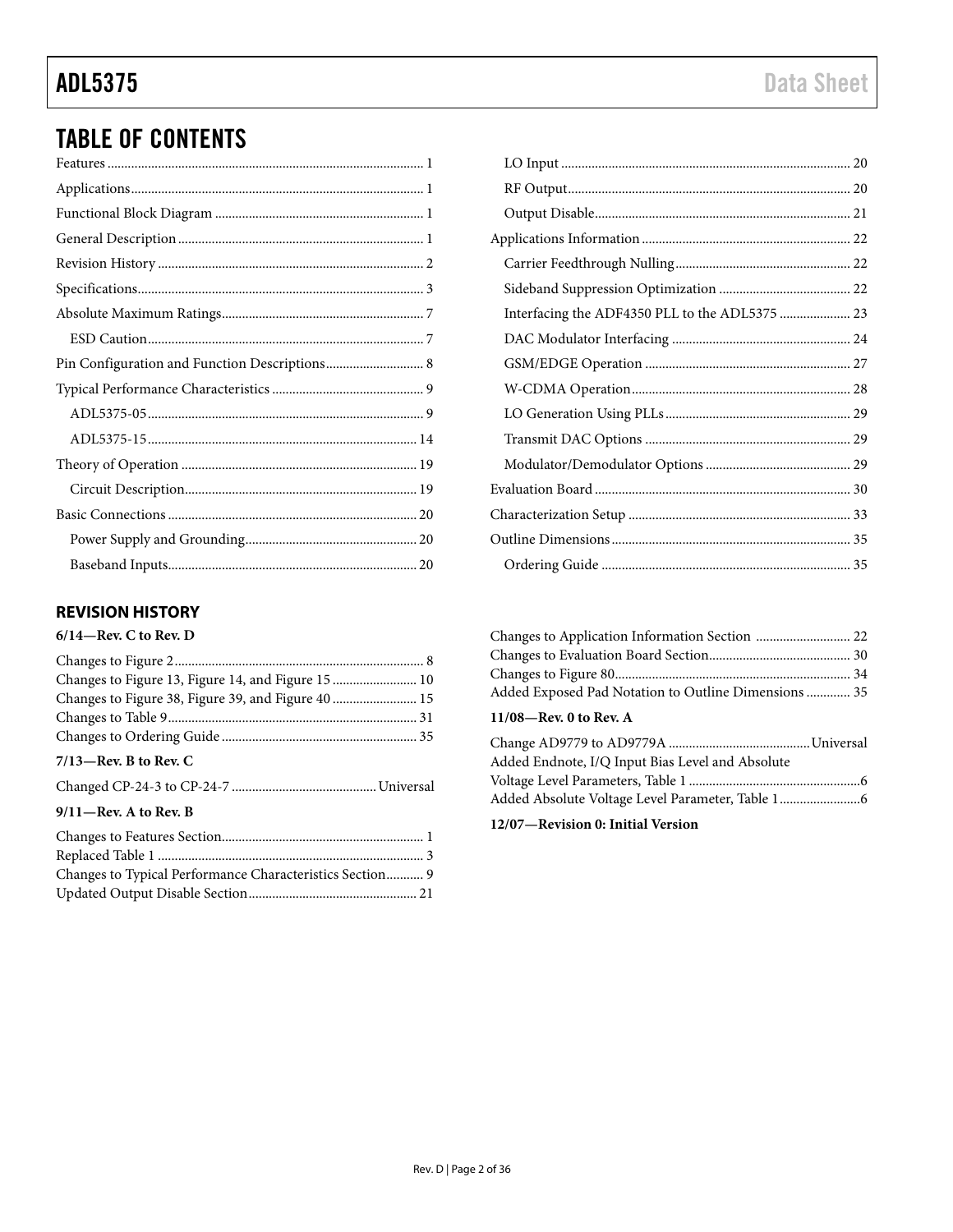## <span id="page-2-0"></span>**SPECIFICATIONS**

 $V_S = 5 V$ ; T<sub>A</sub> = 25°C; LO = 0 dBm single-ended drive; baseband I/Q amplitude = 1 V p-p differential sine waves in quadrature with a 500 mV [\(ADL5375-05\)](http://www.analog.com/ADL5375?doc=ADL5375.pdf) or 1500 mV [\(ADL5375-15\)](http://www.analog.com/ADL5375?doc=ADL5375.pdf) dc bias; baseband I/Q frequency ( $f_{BB}$ ) = 1 MHz, unless otherwise noted.

#### **Table 1.**

|                           |                                                                                                       |     | ADL5375-05 |     | ADL5375-15 |            |     |            |
|---------------------------|-------------------------------------------------------------------------------------------------------|-----|------------|-----|------------|------------|-----|------------|
| <b>Parameter</b>          | <b>Conditions</b>                                                                                     | Min | <b>Typ</b> | Max | Min        | <b>Typ</b> | Max | Unit       |
| OPERATING FREQUENCY RANGE |                                                                                                       |     |            |     |            |            |     |            |
| Low frequency             |                                                                                                       |     | 400        |     |            | 400        |     | <b>MHz</b> |
| High frequency            |                                                                                                       |     | 6000       |     |            | 6000       |     | MHz        |
| $LO = 450$ MHz            |                                                                                                       |     |            |     |            |            |     |            |
| Output Power, Pour        | $V_{IQ} = 1 V p-p$ differential                                                                       |     | 0.85       |     |            | 0.47       |     | dBm        |
| Modulator Voltage Gain    | RF output divided by baseband input voltage                                                           |     | $-3.1$     |     |            | $-3.5$     |     | dB         |
| Output P1dB               |                                                                                                       |     | 9.6        |     |            | 10         |     | dBm        |
| <b>Output Return Loss</b> |                                                                                                       |     | $-16.4$    |     |            | $-15.2$    |     | dB         |
| Carrier Feedthrough       |                                                                                                       |     | $-47.5$    |     |            | $-42.5$    |     | dBm        |
| Sideband Suppression      |                                                                                                       |     | $-37.6$    |     |            | $-38$      |     | dBc        |
| <b>Ouadrature Error</b>   |                                                                                                       |     | 1.7        |     |            | 1.49       |     | Degrees    |
| I/Q Amplitude Balance     |                                                                                                       |     | 0.07       |     |            | 0.10       |     | dB         |
| <b>Second Harmonic</b>    | $P_{\text{OUT}} - (f_{\text{LO}} + (2 \times f_{\text{BB}}))$                                         |     | $-75.9$    |     |            | $-81.5$    |     | dBc        |
| ADL5375-05                | $P_{\text{OUT}} = 0.85$ dBm                                                                           |     |            |     |            |            |     |            |
| ADL5375-15                | $P_{\text{OUT}} = 0.47$ dBm                                                                           |     |            |     |            |            |     |            |
| <b>Third Harmonic</b>     | $P_{OUT} - (f_{LO} + (3 \times f_{BB}))$                                                              |     | $-51.5$    |     |            | $-81.6$    |     | dBc        |
| ADL5375-05                | $P_{\text{OUT}} = 0.85$ dBm                                                                           |     |            |     |            |            |     |            |
| ADL5375-15                | $P_{\text{OUT}} = 0.47$ dBm                                                                           |     |            |     |            |            |     |            |
| Output IP2                | $f1BB = 3.5 MHz$ , $f2BB = 4.5 MHz$ , baseband I/Q<br>amplitude per tone = $0.5$ V p-p differential   |     | 65.4       |     |            | 64.7       |     | dBm        |
| Output IP3                | $f1BB = 3.5 MHz$ , $f2BB = 4.5 MHz$ , baseband I/Q<br>amplitude per tone = $0.5$ V p-p differential   |     | 26.6       |     |            | 23.6       |     | dBm        |
| Noise Floor               | $I/Q$ inputs = 0 V differential with a dc bias<br>only, 20 MHz carrier offset                         |     | $-160.5$   |     |            | $-157.0$   |     | dBm/Hz     |
| $LO = 900$ MHz            |                                                                                                       |     |            |     |            |            |     |            |
| Output Power, Pour        | $V_{IQ} = 1 V p-p$ differential                                                                       |     | 0.75       |     |            | 0.41       |     | dBm        |
| Modulator Voltage Gain    | RF output divided by baseband input voltage                                                           |     | $-3.2$     |     |            | $-3.5$     |     | dB         |
| Output P1dB               |                                                                                                       |     | 9.6        |     |            | 10         |     | dBm        |
| <b>Output Return Loss</b> |                                                                                                       |     | $-15.7$    |     |            | $-14.7$    |     | dB         |
| Carrier Feedthrough       |                                                                                                       |     | $-45.1$    |     |            | $-39.9$    |     | dBm        |
| Sideband Suppression      |                                                                                                       |     | $-52.8$    |     |            | $-49.9$    |     | dBc        |
| <b>Ouadrature Error</b>   |                                                                                                       |     | 0.01       |     |            | 0.20       |     | Degrees    |
| I/Q Amplitude Balance     |                                                                                                       |     | 0.07       |     |            | 0.10       |     | dB         |
| Second Harmonic           | $P_{\text{OUT}} - (f_{\text{LO}} + (2 \times f_{\text{BB}}))$                                         |     | $-75.8$    |     |            | $-77.2$    |     | dBc        |
| ADL5375-05                | $P_{OUT} = 0.75$ dBm                                                                                  |     |            |     |            |            |     |            |
| ADL5375-15                | $P_{OUT} = 0.41$ dBm                                                                                  |     |            |     |            |            |     |            |
| Third Harmonic            | $P_{OUT} - (f_{LO} + (3 \times f_{BB}))$                                                              |     | $-50.7$    |     |            | $-72.7$    |     | dBc        |
| ADL5375-05                | $P_{\text{OUT}} = 0.75$ dBm                                                                           |     |            |     |            |            |     |            |
| ADL5375-15                | $P_{OUT} = 0.41$ dBm                                                                                  |     |            |     |            |            |     |            |
| Output IP2                | $f1BB = 3.5 MHz$ , $f2BB = 4.5 MHz$ , baseband $I/Q$<br>amplitude per tone = $0.5$ V p-p differential |     | 62.6       |     |            | 64.5       |     | dBm        |
| Output IP3                | $f1BB = 3.5 MHz$ , $f2BB = 4.5 MHz$ , baseband I/Q<br>amplitude per tone = $0.5$ V p-p differential   |     | 25.9       |     |            | 23.4       |     | dBm        |
| Noise Floor               | $I/Q$ inputs = 0 V differential with a dc bias<br>only, 20 MHz carrier offset                         |     | $-160.0$   |     |            | $-157.1$   |     | dBm/Hz     |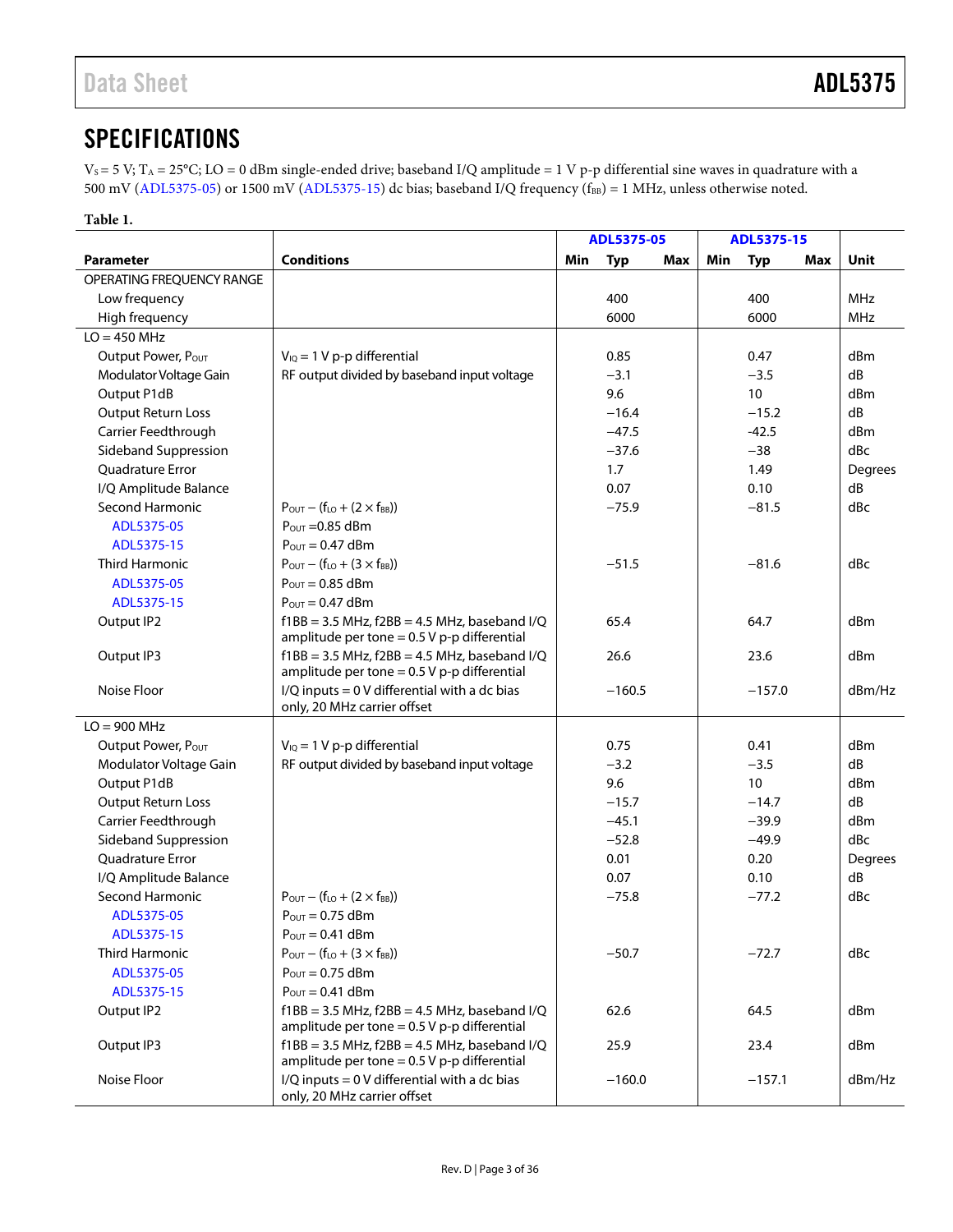|                           |                                                                                                     |     | ADL5375-05 |     | ADL5375-15 |            |     |             |
|---------------------------|-----------------------------------------------------------------------------------------------------|-----|------------|-----|------------|------------|-----|-------------|
| <b>Parameter</b>          | <b>Conditions</b>                                                                                   | Min | <b>Typ</b> | Max | Min        | <b>Typ</b> | Max | <b>Unit</b> |
| $LO = 1900$ MHz           |                                                                                                     |     |            |     |            |            |     |             |
| Output Power, POUT        | $V_{IQ} = 1 V p-p$ differential                                                                     |     | 0.53       |     |            | 0.49       |     | dBm         |
| Modulator Voltage Gain    | RF output divided by baseband input voltage                                                         |     | $-3.4$     |     |            | $-3.4$     |     | dB          |
| Output P1dB               |                                                                                                     |     | 9.9        |     |            | 10.5       |     | dBm         |
| <b>Output Return Loss</b> |                                                                                                     |     | $-16.2$    |     |            | $-15.5$    |     | dB          |
| Carrier Feedthrough       |                                                                                                     |     | $-40.3$    |     |            | $-35.5$    |     | dBm         |
| Sideband Suppression      |                                                                                                     |     | $-50.2$    |     |            | $-49.4$    |     | dBc         |
| <b>Ouadrature Error</b>   |                                                                                                     |     | 0.02       |     |            | 0.21       |     | Degrees     |
| I/Q Amplitude Balance     |                                                                                                     |     | 0.07       |     |            | 0.10       |     | dB          |
| <b>Second Harmonic</b>    | $P_{\text{OUT}} - (f_{\text{LO}} + (2 \times f_{\text{BB}}))$                                       |     | $-67.9$    |     |            | $-72.1$    |     | dBc         |
| ADL5375-05                | $P_{OUT} = 0.53$ dBm                                                                                |     |            |     |            |            |     |             |
| ADL5375-15                | $P_{\text{OUT}} = 0.49$ d $Bm$                                                                      |     |            |     |            |            |     |             |
| <b>Third Harmonic</b>     | $P_{OUT} - (f_{LO} + (3 \times f_{BB}))$                                                            |     | $-51.8$    |     |            | $-62.8$    |     | dBc         |
| ADL5375-05                | $P_{\text{OUT}} = 0.53$ dBm                                                                         |     |            |     |            |            |     |             |
| ADL5375-15                | $P_{OUT} = 0.49$ dBm                                                                                |     |            |     |            |            |     |             |
| Output IP2                | $f1BB = 3.5 MHz$ , $f2BB = 4.5 MHz$ , baseband I/Q                                                  |     | 62.6       |     |            | 61         |     | dBm         |
|                           | amplitude per tone = $0.5$ V p-p differential                                                       |     |            |     |            |            |     |             |
| Output IP3                | $f1BB = 3.5 MHz$ , $f2BB = 4.5 MHz$ , baseband I/Q<br>amplitude per tone = $0.5$ V p-p differential |     | 24.3       |     |            | 22.1       |     | dBm         |
| Noise Floor               | $I/Q$ inputs = 0 V differential with a dc bias<br>only, 20 MHz carrier offset                       |     | $-160.0$   |     |            | $-158.2$   |     | dBm/Hz      |
| $LO = 2150 MHz$           |                                                                                                     |     |            |     |            |            |     |             |
| Output Power, Pour        | $V_{IQ} = 1 V p-p$ differential                                                                     |     | 0.73       |     |            | 0.57       |     | dBm         |
| Modulator Voltage Gain    | RF output divided by baseband input voltage                                                         |     | $-3.2$     |     |            | $-3.4$     |     | dB          |
| Output P1dB               |                                                                                                     |     | 10.0       |     |            | 10.6       |     | dBm         |
| <b>Output Return Loss</b> |                                                                                                     |     | $-17.1$    |     |            | $-16.1$    |     | dB          |
| Carrier Feedthrough       |                                                                                                     |     | $-39.7$    |     |            | $-34.2$    |     | dBm         |
| Sideband Suppression      |                                                                                                     |     | $-47.3$    |     |            | $-50.2$    |     | dBc         |
| <b>Ouadrature Error</b>   |                                                                                                     |     | $-0.16$    |     |            | $-0.18$    |     | Degrees     |
| I/Q Amplitude Balance     |                                                                                                     |     | 0.07       |     |            | 0.10       |     | dB          |
| Second Harmonic           | $P_{\text{OUT}} - (f_{\text{LO}} + (2 \times f_{\text{BB}}))$                                       |     | $-71.3$    |     |            | $-81.7$    |     | dBc         |
|                           |                                                                                                     |     |            |     |            |            |     |             |
| ADL5375-05                | $P_{OUT} = 0.73$ dBm                                                                                |     |            |     |            |            |     |             |
| ADL5375-15                | $P_{OUT} = 0.57$ dBm                                                                                |     |            |     |            |            |     |             |
| <b>Third Harmonic</b>     | $P_{OUT} - (f_{LO} + (3 \times f_{BB}))$                                                            |     | $-52.4$    |     |            | $-65.3$    |     | dBc         |
| ADL5375-05                | $P_{OUT} = 0.73$ dBm                                                                                |     |            |     |            |            |     |             |
| ADL5375-15                | $P_{\text{OUT}} = 0.57$ dBm                                                                         |     |            |     |            |            |     |             |
| Output IP2                | $f1BB = 3.5 MHz$ , $f2BB = 4.5 MHz$ , baseband I/Q<br>amplitude per tone = $0.5$ V p-p differential |     | 61.6       |     |            | 61.8       |     | dBm         |
| Output IP3                | $f1BB = 3.5 MHz$ , $f2BB = 4.5 MHz$ , baseband I/Q<br>amplitude per tone = $0.5$ V p-p differential |     | 24.2       |     |            | 22.3       |     | dBm         |
| Noise Floor               | $I/Q$ inputs = 0 V differential with a dc bias<br>only, 20 MHz carrier offset                       |     | $-159.5$   |     |            | $-157.9$   |     | dBm/Hz      |
| $LO = 2600 MHz$           |                                                                                                     |     |            |     |            |            |     |             |
| Output Power, Pour        | $V_{IQ} = 1 V p-p$ differential                                                                     |     | 0.61       |     |            | 0.62       |     | dBm         |
| Modulator Voltage Gain    | RF output divided by baseband input voltage                                                         |     | $-3.4$     |     |            | $-3.3$     |     | dB          |
| Output P1dB               |                                                                                                     |     | 9.6        |     |            | 10.6       |     | dBm         |
| <b>Output Return Loss</b> |                                                                                                     |     | $-19.3$    |     |            | $-18$      |     | dB          |
| Carrier Feedthrough       |                                                                                                     |     | $-36.5$    |     |            | $-33.3$    |     | dBm         |
| Sideband Suppression      |                                                                                                     |     | $-48.3$    |     |            | $-48.5$    |     | dBc         |
| Quadrature Error          |                                                                                                     |     | $-0.37$    |     |            | 0.19       |     | Degrees     |
| I/Q Amplitude Balance     |                                                                                                     |     | 0.07       |     |            | 0.11       |     | dB          |
| Second Harmonic           | $P_{OUT} - (f_{LO} + (2 \times f_{BB}))$                                                            |     | $-60.9$    |     |            | $-55.9$    |     | dBc         |
|                           |                                                                                                     |     |            |     |            |            |     |             |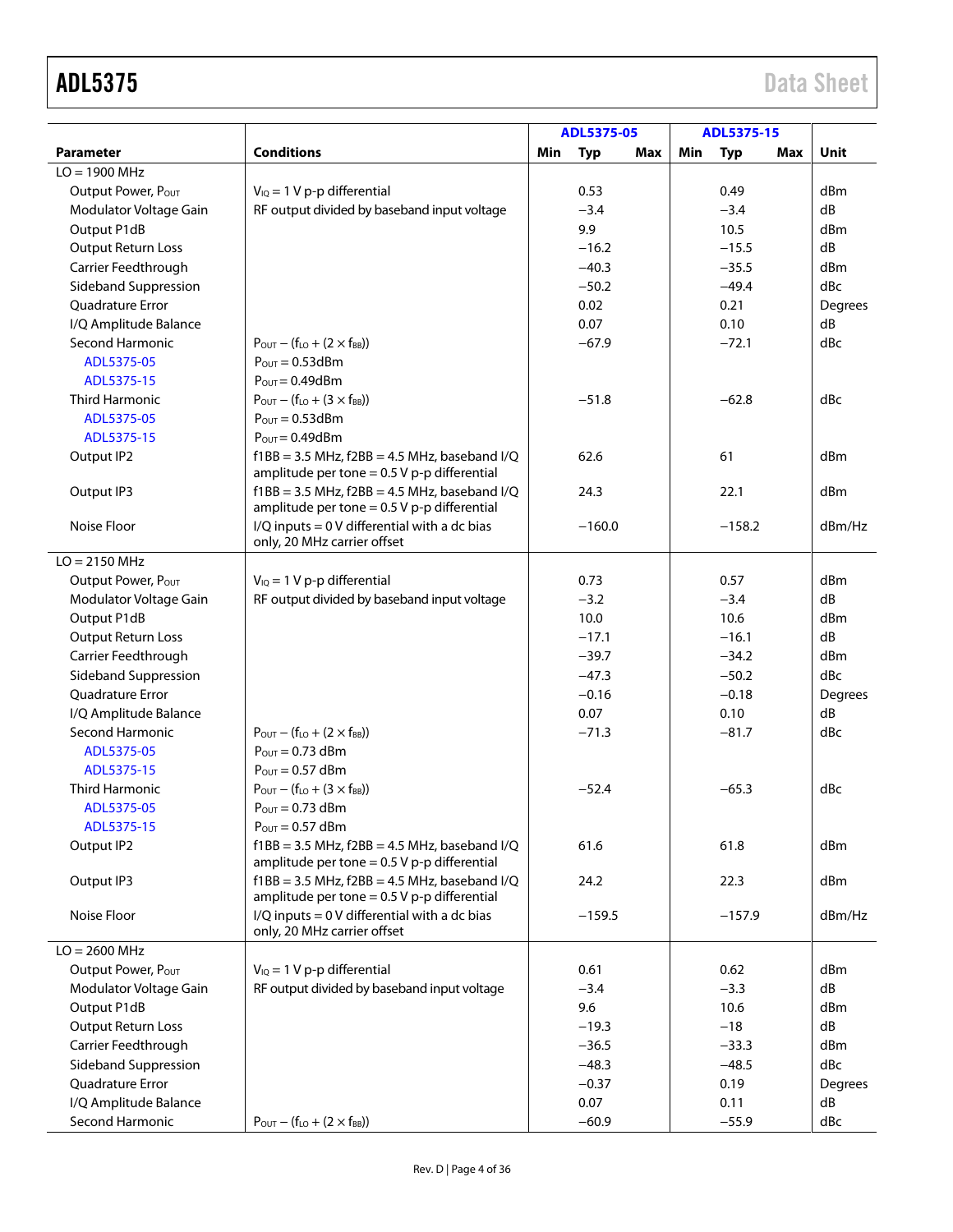|                           |                                                                                                     |     | ADL5375-05 |     |     | ADL5375-15 |     |         |
|---------------------------|-----------------------------------------------------------------------------------------------------|-----|------------|-----|-----|------------|-----|---------|
| <b>Parameter</b>          | <b>Conditions</b>                                                                                   | Min | <b>Typ</b> | Max | Min | <b>Typ</b> | Max | Unit    |
| ADL5375-05                | $P_{OUT} = 0.61$ dBm                                                                                |     |            |     |     |            |     |         |
| ADL5375-15                | $P_{\text{OUT}} = 0.62$ dBm                                                                         |     |            |     |     |            |     |         |
| <b>Third Harmonic</b>     | $P_{OUT} - (f_{LO} + (3 \times f_{BB}))$                                                            |     | $-51.3$    |     |     | $-57.6$    |     | dBc     |
| ADL5375-05                | $P_{OUT} = 0.61$ dBm                                                                                |     |            |     |     |            |     |         |
| ADL5375-15                | $P_{\text{OUT}} = 0.62$ dBm                                                                         |     |            |     |     |            |     |         |
| Output IP2                | $f1BB = 3.5 MHz$ , $f2BB = 4.5 MHz$ , baseband I/Q                                                  |     | 55.0       |     |     | 50.1       |     | dBm     |
|                           | amplitude per tone = $0.5$ V p-p differential                                                       |     |            |     |     |            |     |         |
| Output IP3                | $f1BB = 3.5 MHz$ , $f2BB = 4.5 MHz$ , baseband I/Q<br>amplitude per tone = $0.5$ V p-p differential |     | 22.7       |     |     | 20.7       |     | dBm     |
| Noise Floor               | I/Q inputs = 0 V differential with a dc bias<br>only, 20 MHz carrier offset                         |     | $-159.0$   |     |     | $-157.6$   |     | dBm/Hz  |
| $LO = 3500 MHz$           |                                                                                                     |     |            |     |     |            |     |         |
| Output Power, Pour        | $V_{IQ} = 1 V p-p$ differential                                                                     |     | 0.21       |     |     | 0.87       |     | dBm     |
| Modulator Voltage Gain    | RF output divided by baseband input voltage                                                         |     | $-3.8$     |     |     | $-3.1$     |     | dB      |
| Output P1dB               |                                                                                                     |     | 9.6        |     |     | 10.2       |     | dBm     |
| <b>Output Return Loss</b> |                                                                                                     |     | $-20.7$    |     |     | $-19.4$    |     | dB      |
| Carrier Feedthrough       |                                                                                                     |     | $-30.4$    |     |     | $-28.6$    |     | dBm     |
| Sideband Suppression      |                                                                                                     |     | $-48.3$    |     |     | $-48.8$    |     | dBc     |
| <b>Ouadrature Error</b>   |                                                                                                     |     | 0.01       |     |     | 0.13       |     | Degrees |
| I/Q Amplitude Balance     |                                                                                                     |     | 0.08       |     |     | 0.11       |     | dB      |
| <b>Second Harmonic</b>    | $P_{OUT} - (f_{LO} + (2 \times f_{BB}))$                                                            |     | $-55.8$    |     |     | $-63$      |     | dBc     |
| ADL5375-05                | $P_{\text{OUT}} = 0.21$ dBm                                                                         |     |            |     |     |            |     |         |
| ADL5375-15                | $P_{\text{OUT}} = 0.87$ dBm                                                                         |     |            |     |     |            |     |         |
| <b>Third Harmonic</b>     | $P_{OUT} - (f_{LO} + (3 \times f_{BB}))$                                                            |     | $-50.2$    |     |     | $-56.2$    |     | dBc     |
| ADL5375-05                | $P_{OUT} = 0.21$ dBm                                                                                |     |            |     |     |            |     |         |
| ADL5375-15                | $P_{OUT} = 0.87$ dBm                                                                                |     |            |     |     |            |     |         |
| Output IP2                | $f1BB = 3.5 MHz$ , $f2BB = 4.5 MHz$ , baseband I/Q                                                  |     | 51.1       |     |     | 57.9       |     | dBm     |
|                           | amplitude per tone = $0.5$ V p-p differential                                                       |     |            |     |     |            |     |         |
| Output IP3                | $f1BB = 3.5 MHz$ , $f2BB = 4.5 MHz$ , baseband I/Q<br>amplitude per tone = $0.5$ V p-p differential |     | 23.1       |     |     | 20.2       |     | dBm     |
| Noise Floor               | $I/Q$ inputs = 0 V differential with a dc bias<br>only, 20 MHz carrier offset                       |     | $-157.6$   |     |     | $-156.3$   |     | dBm/Hz  |
| $LO = 5800$ MHz           |                                                                                                     |     |            |     |     |            |     |         |
| Output Power, POUT        | $V_{IQ} = 1 V p-p$ differential                                                                     |     | $-1.36$    |     |     | 0.16       |     | dBm     |
| Modulator Voltage Gain    | RF output divided by baseband input voltage                                                         |     | $-5.3$     |     |     | $-3.8$     |     | dB      |
| Output P1dB               |                                                                                                     |     | 4.9        |     |     | 4.4        |     | dBm     |
| <b>Output Return Loss</b> |                                                                                                     |     | $-7.4$     |     |     | $-8.6$     |     | dB      |
| Carrier Feedthrough       |                                                                                                     |     | $-19.5$    |     |     | $-16.7$    |     | dBm     |
| Sideband Suppression      |                                                                                                     |     | $-38.2$    |     |     | $-39$      |     | dBc     |
| <b>Ouadrature Error</b>   |                                                                                                     |     | $-0.51$    |     |     | $-0.50$    |     | Degrees |
| I/Q Amplitude Balance     |                                                                                                     |     | $-0.05$    |     |     | $-0.70$    |     | dB      |
| Second Harmonic           | $P_{\text{OUT}} - (f_{\text{LO}} + (2 \times f_{\text{BB}}))$                                       |     | $-52.6$    |     |     | $-50$      |     | dBc     |
| ADL5375-05                | $P_{\text{OUT}} = -1.36$ dBm                                                                        |     |            |     |     |            |     |         |
| ADL5375-15                | $P_{\text{OUT}} = 0.16$ dBm                                                                         |     |            |     |     |            |     |         |
| Third Harmonic            | $P_{OUT} - (f_{LO} + (3 \times f_{BB}))$                                                            |     | $-45.7$    |     |     | $-48.4$    |     | dBc     |
| ADL5375-05                | $P_{\text{OUT}} = -1.36$ dBm                                                                        |     |            |     |     |            |     |         |
| ADL5375-15                | $P_{\text{OUT}} = 0.16$ dBm                                                                         |     |            |     |     |            |     |         |
| Output IP2                | $f1BB = 3.5 MHz$ , $f2BB = 4.5 MHz$ , baseband I/Q                                                  |     | 39.1       |     |     | 38.7       |     | dBm     |
|                           | amplitude per tone = $0.5$ V p-p differential                                                       |     |            |     |     |            |     |         |
| Output IP3                | $f1BB = 3.5 MHz$ , $f2BB = 4.5 MHz$ , baseband I/Q<br>amplitude per tone = $0.5$ V p-p differential |     | 14.6       |     |     | 11.2       |     | dBm     |
| Noise Floor               | I/Q inputs = 0 V differential with a dc bias<br>only, 20 MHz carrier offset                         |     | $-153.0$   |     |     | $-153.4$   |     | dBm/Hz  |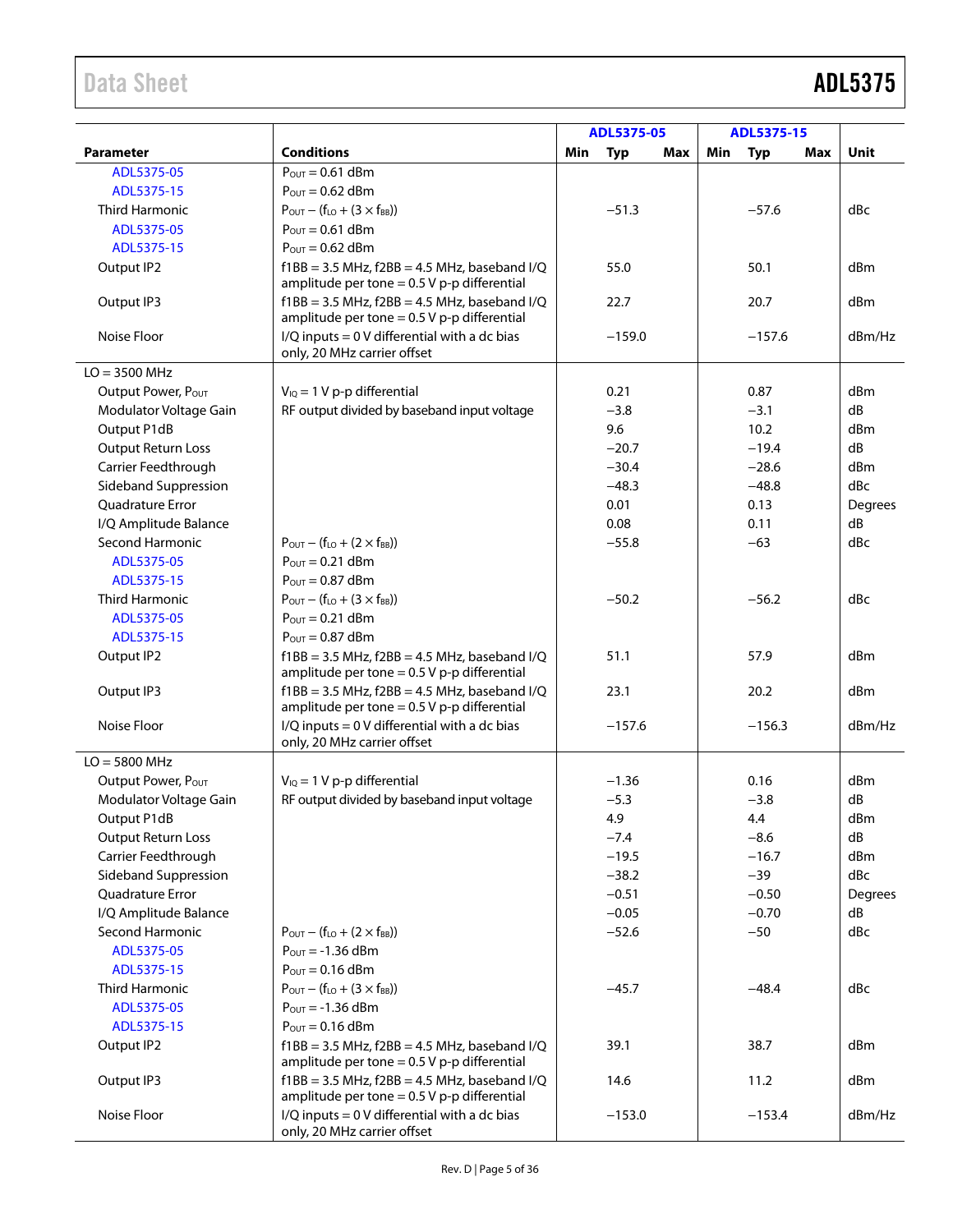|                                     |                                                             | ADL5375-05  |            |              | ADL5375-15 |            |                |             |
|-------------------------------------|-------------------------------------------------------------|-------------|------------|--------------|------------|------------|----------------|-------------|
| <b>Parameter</b>                    | <b>Conditions</b>                                           | Min         | <b>Typ</b> | Max          | Min        | <b>Typ</b> | Max            | <b>Unit</b> |
| LO INPUTS                           |                                                             |             |            |              |            |            |                |             |
| LO Drive Level                      | Characterization performed at typical level                 | $-6$        | $\Omega$   | $+6$         | $-6$       | $\Omega$   | $+6$           | dBm         |
| Input Return Loss                   | 500 MHz $<$ f <sub>10</sub> $<$ 3.3 GHz                     |             | $\leq -10$ |              |            | $\leq -10$ |                | dB          |
|                                     | See Figure 7 and Figure 32 for return loss vs.<br>frequency |             |            |              |            |            |                |             |
| <b>BASEBAND INPUTS</b>              | Pin IBBP, Pin IBBN, Pin QBBP, Pin QBBN                      |             |            |              |            |            |                |             |
| I/Q Input Bias Level <sup>1</sup>   |                                                             |             | 500        |              |            | 1500       |                | mV          |
| Absolute Voltage Level <sup>1</sup> | On Pin IBBP, Pin IBBN, Pin QBBP, Pin QBBN                   | $\mathbf 0$ |            | $\mathbf{1}$ | 1          |            | $\overline{2}$ | v           |
| <b>Input Bias Current</b>           | Current sourcing from each baseband input                   |             | 41         |              |            | 32         |                | μA          |
| Input Offset Current                |                                                             |             | 0.1        |              |            | 0.1        |                | μA          |
| Differential Input<br>Impedance     |                                                             |             | 60         |              |            | 100        |                | $k\Omega$   |
| Bandwidth (0.1 dB)                  | $LO = 1900$ MHz, baseband input =                           |             | 95         |              |            | 80         |                | MHz         |
|                                     | 500 mV p-p sine wave                                        |             |            |              |            |            |                |             |
| <b>OUTPUT DISABLE</b>               | Pin DSOP                                                    |             |            |              |            |            |                |             |
| Off Isolation                       | $P_{OUT}$ (DSOP low) – $P_{OUT}$ (DSOP high)                |             | 84         |              |            | 85         |                | dB          |
|                                     | DSOP high, LO leakage, LO = 2150 MHz                        |             | $-55$      |              |            | $-53$      |                | dBm         |
| Turn-On Settling Time               | DSOP high to low (90% of envelope)                          |             | 220        |              |            | 220        |                | ns          |
| Turn-Off Settling Time              | DSOP low to high (10% of envelope)                          |             | 100        |              |            | 100        |                | ns          |
| DSOP High Level (Logic 1)           |                                                             | 2.0         |            |              | 2.0        |            |                | v           |
| DSOP Low Level (Logic 0)            |                                                             |             |            | 0.8          |            |            | 0.8            | v           |
| <b>POWER SUPPLIES</b>               | Pin VPS1 and Pin VPS2                                       |             |            |              |            |            |                |             |
| Voltage                             |                                                             | 4.75        |            | 5.25         | 4.75       |            | 5.25           | V           |
| <b>Supply Current</b>               | $DSOP = low$                                                |             | 194        |              |            | 203        |                | mA          |
|                                     | $DSOP = high$                                               |             | 126        |              |            | 127        |                | mA          |

<sup>1</sup> The input bias level can vary as long as the voltages on the individual IBBP, IBBN, QBBP, and QBBN pins remain within the specified absolute voltage level.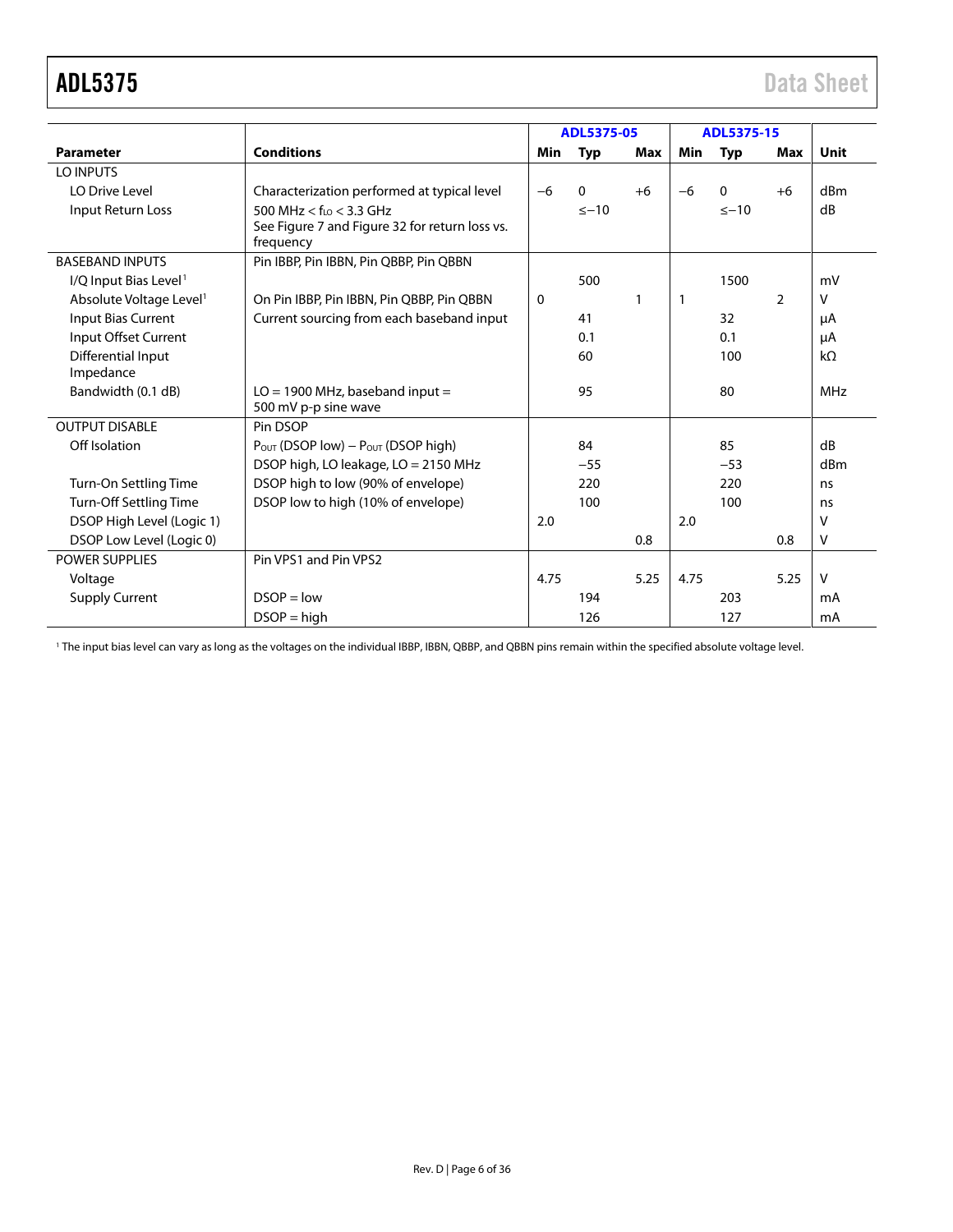## <span id="page-6-0"></span>ABSOLUTE MAXIMUM RATINGS

#### **Table 2.**

| <b>Parameter</b>                                          | Rating                               |  |  |  |  |
|-----------------------------------------------------------|--------------------------------------|--|--|--|--|
| Supply Voltage, VPOS                                      | 5.5V                                 |  |  |  |  |
| IBBP, IBBN, QBBP, QBBN                                    | $0V$ to $2V$                         |  |  |  |  |
| LOIP and LOIN                                             | 13 dBm                               |  |  |  |  |
| Internal Power Dissipation                                |                                      |  |  |  |  |
| ADL5375-05                                                | 1500 mW                              |  |  |  |  |
| ADL5375-15                                                | 1200 mW                              |  |  |  |  |
| $\theta_{JA}$ (Exposed Paddle Soldered Down) <sup>1</sup> | 54°C/W                               |  |  |  |  |
| <b>Maximum Junction Temperature</b>                       | $150^{\circ}$ C                      |  |  |  |  |
| Operating Temperature Range                               | $-40^{\circ}$ C to $+85^{\circ}$ C   |  |  |  |  |
| Storage Temperature Range                                 | $-65^{\circ}$ C to +150 $^{\circ}$ C |  |  |  |  |

<sup>1</sup> Per JDEC standard JESD 51-2. For information on optimizing thermal impedance, see th[e Thermal Grounding and Evaluation Board Layout](#page-31-0) section.

Stresses above those listed under Absolute Maximum Ratings may cause permanent damage to the device. This is a stress rating only; functional operation of the device at these or any other conditions above those indicated in the operational section of this specification is not implied. Exposure to absolute maximum rating conditions for extended periods may affect device reliability.

### <span id="page-6-1"></span>**ESD CAUTION**



ESD (electrostatic discharge) sensitive device. Charged devices and circuit boards can discharge without detection. Although this product features patented or proprietary protection circuitry, damage may occur on devices subjected to high energy ESD. Therefore, proper ESD precautions should be taken to avoid performance degradation or loss of functionality.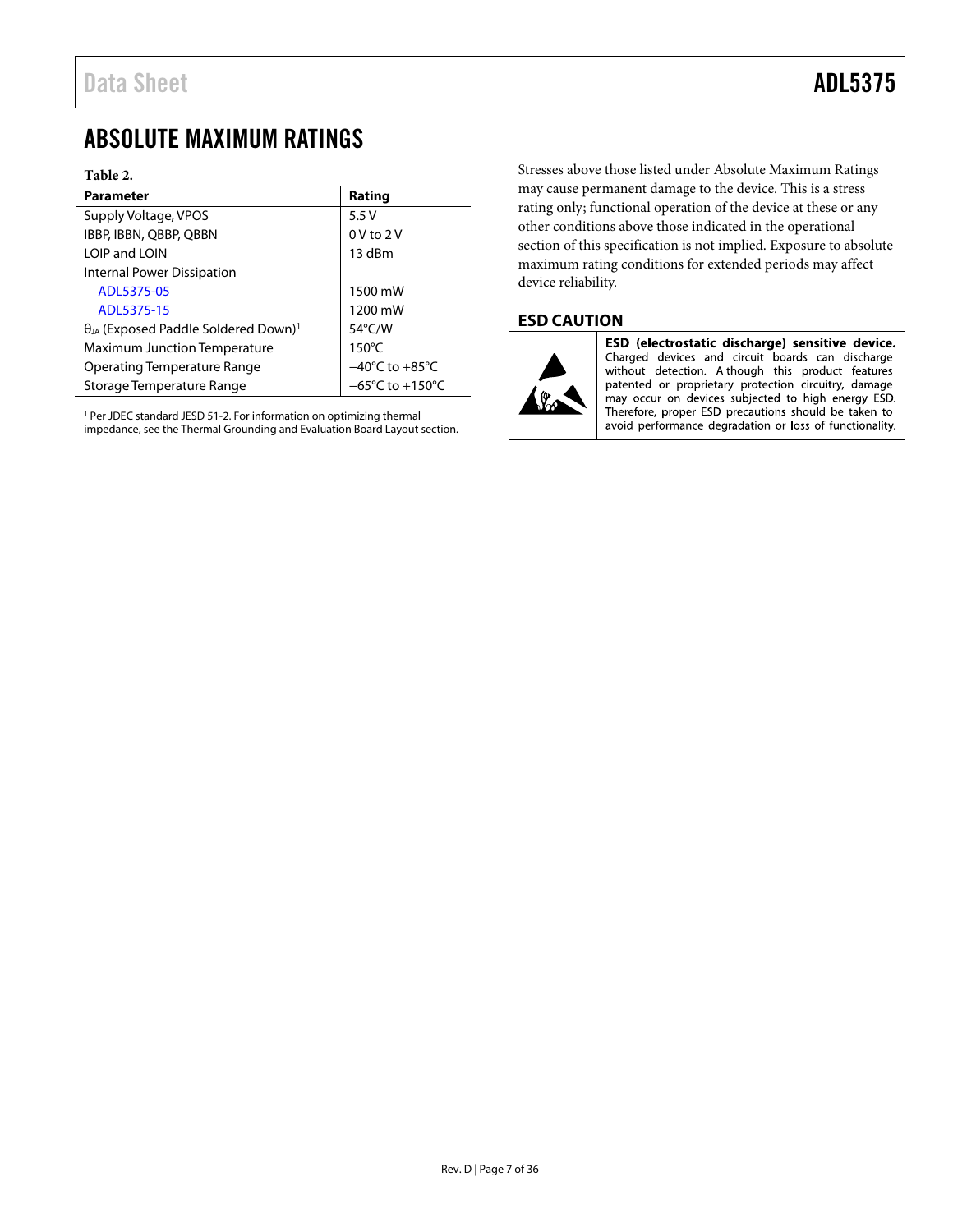## <span id="page-7-0"></span>PIN CONFIGURATION AND FUNCTION DESCRIPTIONS



*Figure 2. Pin Configuration*

#### **Table 3. Pin Function Descriptions**

| Pin No.                                | <b>Mnemonic</b>                  | <b>Description</b>                                                                                                                                                                                                                                                                                                                             |
|----------------------------------------|----------------------------------|------------------------------------------------------------------------------------------------------------------------------------------------------------------------------------------------------------------------------------------------------------------------------------------------------------------------------------------------|
|                                        | <b>DSOP</b>                      | Output Disable. A logic high on this pin disables the RF output. Connect this pin to ground or leave it<br>floating to enable the output.                                                                                                                                                                                                      |
| 2, 5, 8, 11, 12,<br>14, 17, 19, 20, 23 | <b>COMM</b>                      | Input Common Pins. Connect to the ground plane via a low impedance path.                                                                                                                                                                                                                                                                       |
| 3, 4                                   | LOIP, LOIN                       | Local Oscillator Inputs.<br>Single-ended operation: The LOIP pin is driven from the LO source through an ac-coupling capacitor<br>while the LOIN pin is ac-coupled to ground through a capacitor.<br>Differential operation: The LOIP and LOIN pins must be driven differentially through ac-coupling<br>capacitors in this mode of operation. |
| 6, 7, 13, 15,                          | <b>NC</b>                        | No Connect. These pins can be left open or tied to ground.                                                                                                                                                                                                                                                                                     |
| 9, 10, 21, 22                          | QBBN, QBBP,<br><b>IBBP, IBBN</b> | Differential In-Phase and Quadrature Baseband Inputs. These high impedance inputs should be dc-<br>biased to the recommended level depending on the version.<br>ADL5375-05: 500 mV<br>ADL5375-15: 1500 mV<br>These inputs should be driven from a low impedance source. Nominal characterized ac signal swing is                               |
|                                        |                                  | 500 mV p-p on each pin. This results in a differential drive of 1 V p-p. These inputs are not self-biased<br>and have to be externally biased.                                                                                                                                                                                                 |
| 16                                     | <b>RFOUT</b>                     | RF Output. Single-ended, 50 $\Omega$ internally biased RF output. RFOUT must be ac-coupled to the load.                                                                                                                                                                                                                                        |
| 18, 24                                 | VPS1, VPS2                       | Positive Supply Voltage Pins. All pins should be connected to the same supply (V <sub>S</sub> ). To ensure adequate<br>external bypassing, connect 0.1 $\mu$ F and 100 pF capacitors between each pin and ground.                                                                                                                              |
|                                        | EP                               | Exposed Paddle. Connect to the ground plane via a low impedance path.                                                                                                                                                                                                                                                                          |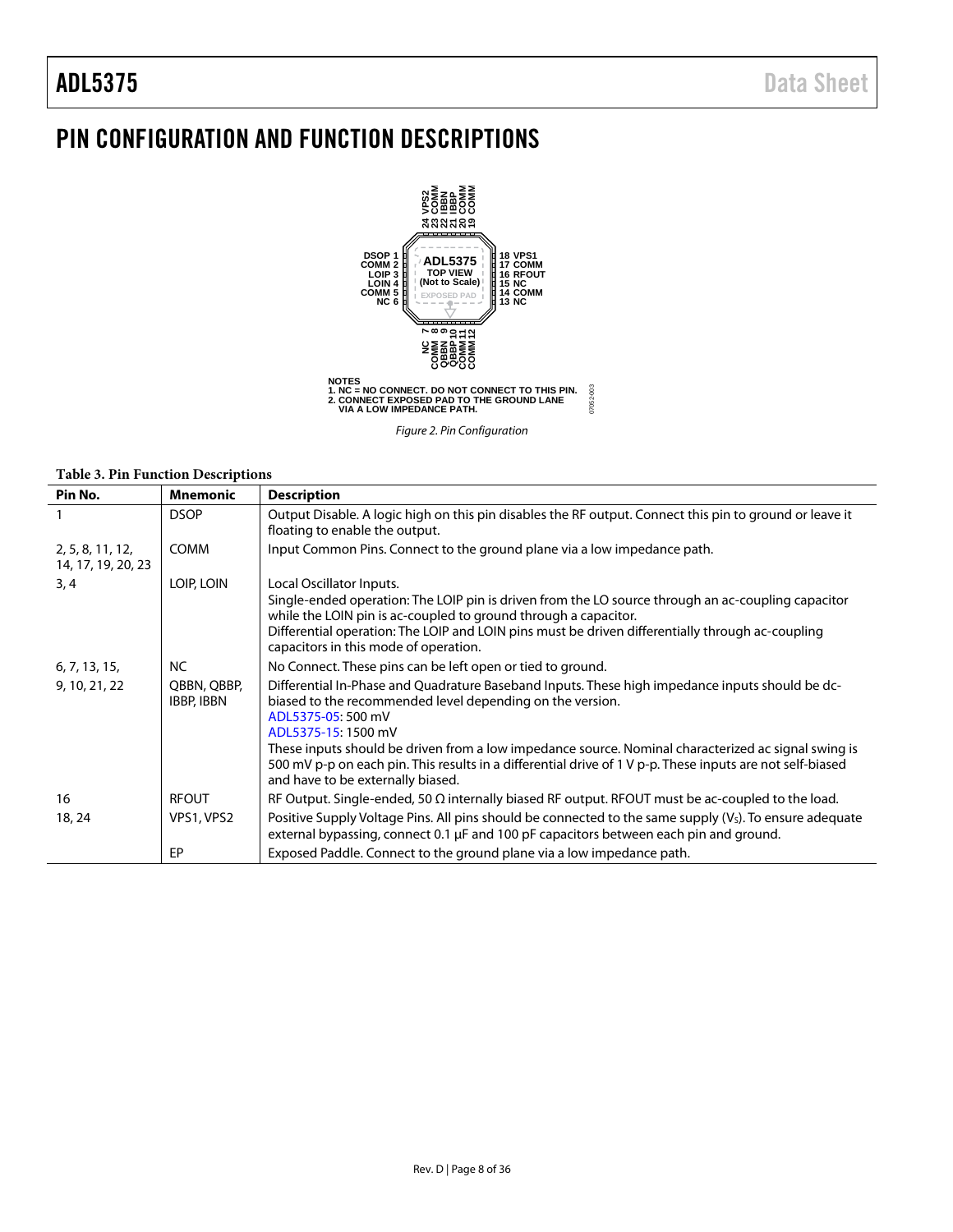## <span id="page-8-0"></span>TYPICAL PERFORMANCE CHARACTERISTICS

### <span id="page-8-1"></span>**[ADL5375-05](http://www.analog.com/ADL5375?doc=ADL5375.pdf)**

 $V_S = 5 V$ ; T<sub>A</sub> = 25°C; LO = 0 dBm single-ended drive; baseband I/Q amplitude = 1 V p-p differential sine waves in quadrature with a 500 mV dc bias; baseband I/Q frequency ( $f_{BB}$ ) = 1 MHz, unless otherwise noted.







*Figure 6. SSB Output 1dB Compression Point (OP1dB) vs. LO Frequency (f<sub>LO</sub>) and Supply*



<span id="page-8-2"></span>*Figure 7. Smith Chart of LOIP (LOIN AC-Coupled to Ground) S11 and RFOUT S22 from 450 MHz to 6000 MHz*



*Figure 8. Return Loss of LOIP (LOIN AC-Coupled to Ground) S11 and RFOUT S22 from 450 MHz to 6000 MHz*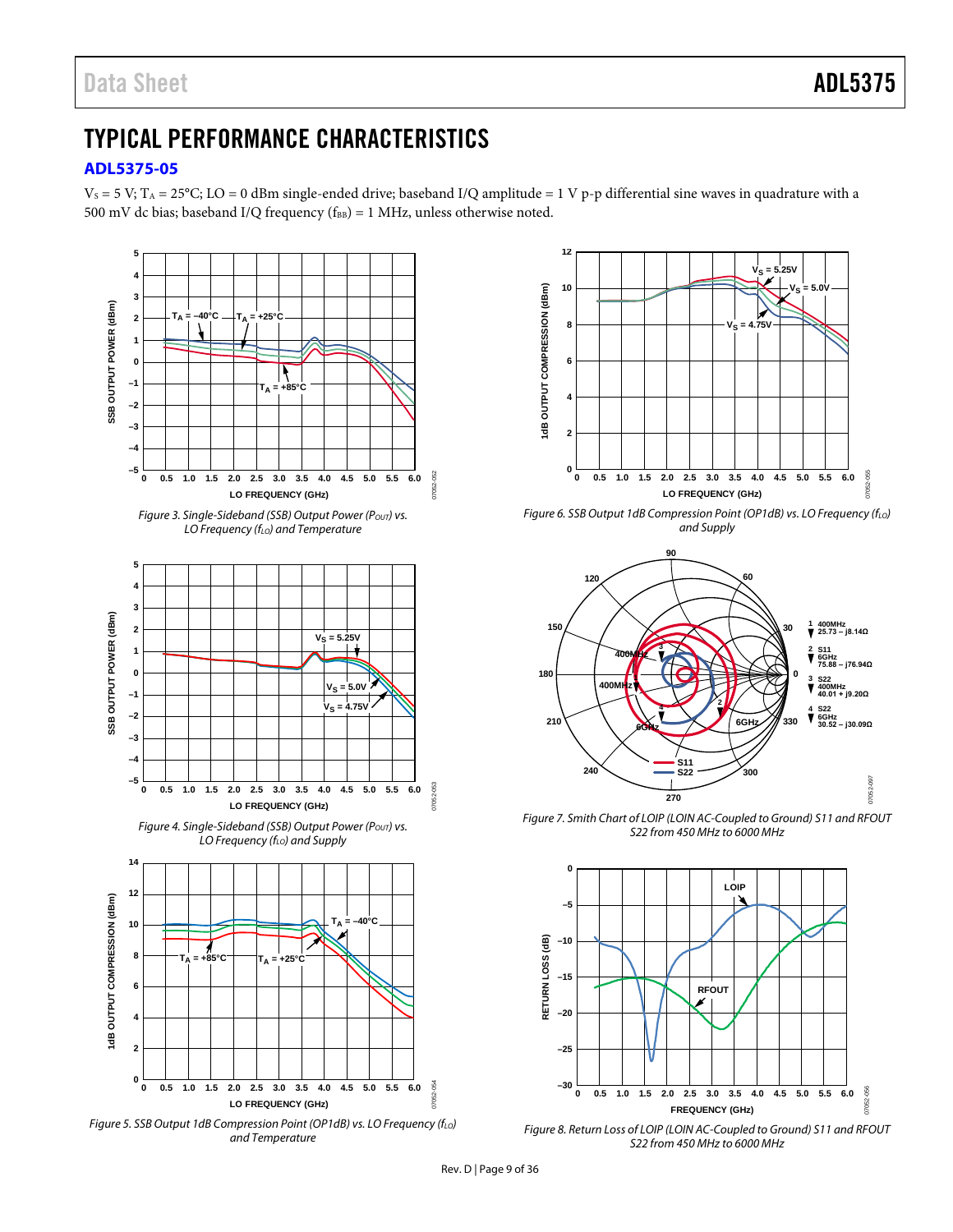

*Figure 9. Carrier Feedthrough vs. LO Frequency (f<sub>LO</sub>) and Temperature; Multiple Devices Shown*



*Figure 10. Carrier Feedthrough vs. LO Frequency (f<sub>LO</sub>) and Temperature After Nulling at 25°C; Multiple Devices Shown*



*Figure 11. Sideband Suppression vs. LO Frequency (f<sub>LO</sub>) and Temperature; Multiple Devices Shown*



*Figure 12. Sideband Suppression vs. LO Frequency (f<sub>LO</sub>) and Temperature After Nulling at 25°C; Multiple Devices Shown*



*Figure 13. Second- and Third-Order Distortion, Carrier Feedthrough, Sideband Suppression, and SSB POUT vs. Baseband Differential Input Level (fLO = 900 MHz)*



*Figure 14. Second- and Third-Order Distortion, Carrier Feedthrough,*  Sideband Suppression, and SSB P<sub>OUT</sub> vs. Baseband Differential Input Level *(fLO = 2150 MHz)*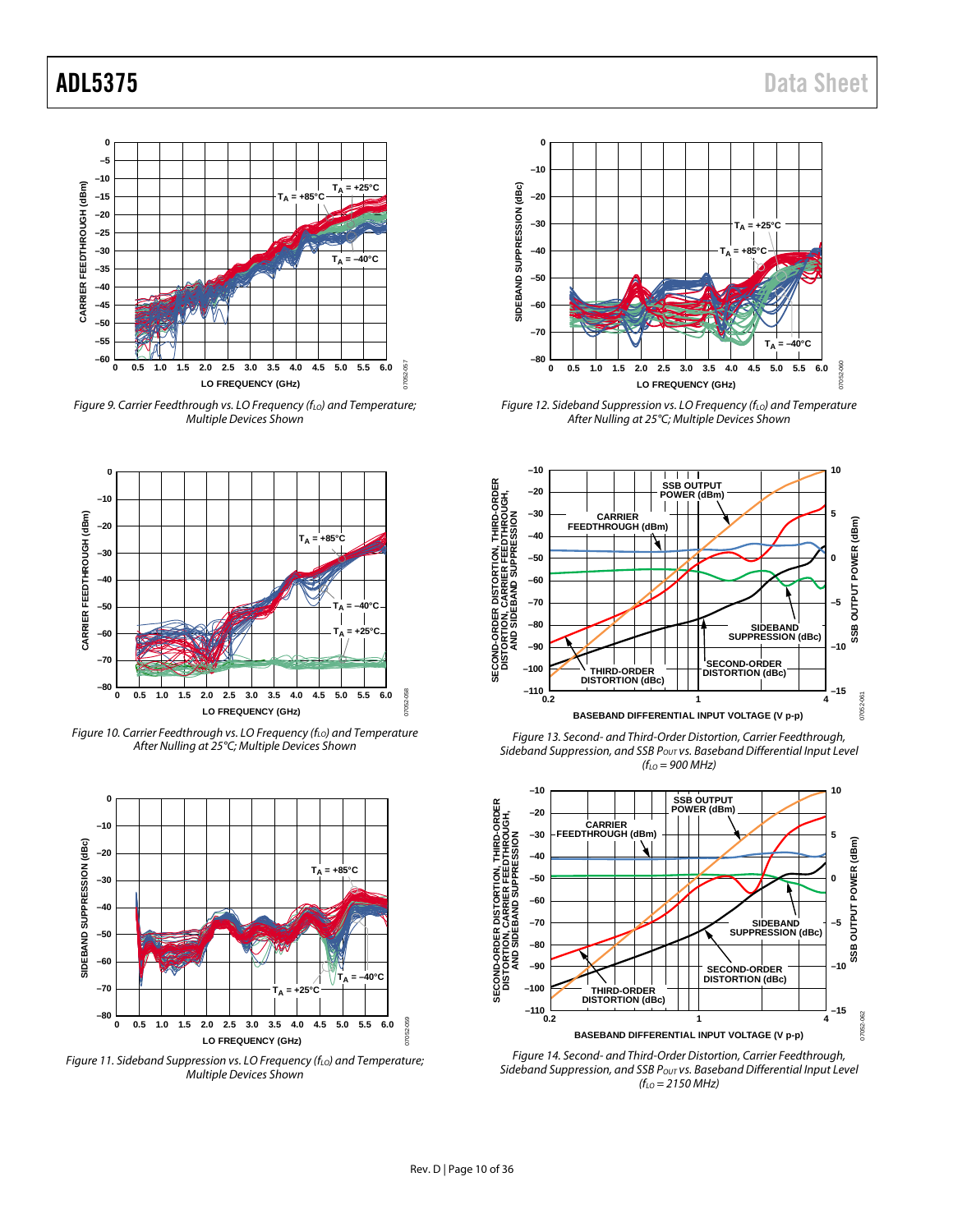

*Figure 15. Second- and Third-Order Distortion, Carrier Feedthrough, Sideband Suppression, and SSB POUT vs. Baseband Differential Input Level (fLO = 3500 MHz)* 



*Figure 16. Second- and Third-Order Distortion vs. LO Frequency (f<sub>LO</sub>) and Temperature (Baseband I/Q Amplitude = 1 V p-p Differential)*







*Figure 18. OIP3 vs. LO Frequency (f<sub>LO</sub>) and Temperature (P<sub>OUT</sub> ≈ -5 dBm)* 







*Figure 20. Second- and Third-Order Distortion, Carrier Feedthrough,*  Sideband Suppression, and SSB P<sub>OUT</sub> vs. LO Amplitude (f<sub>LO</sub> = 900 MHz)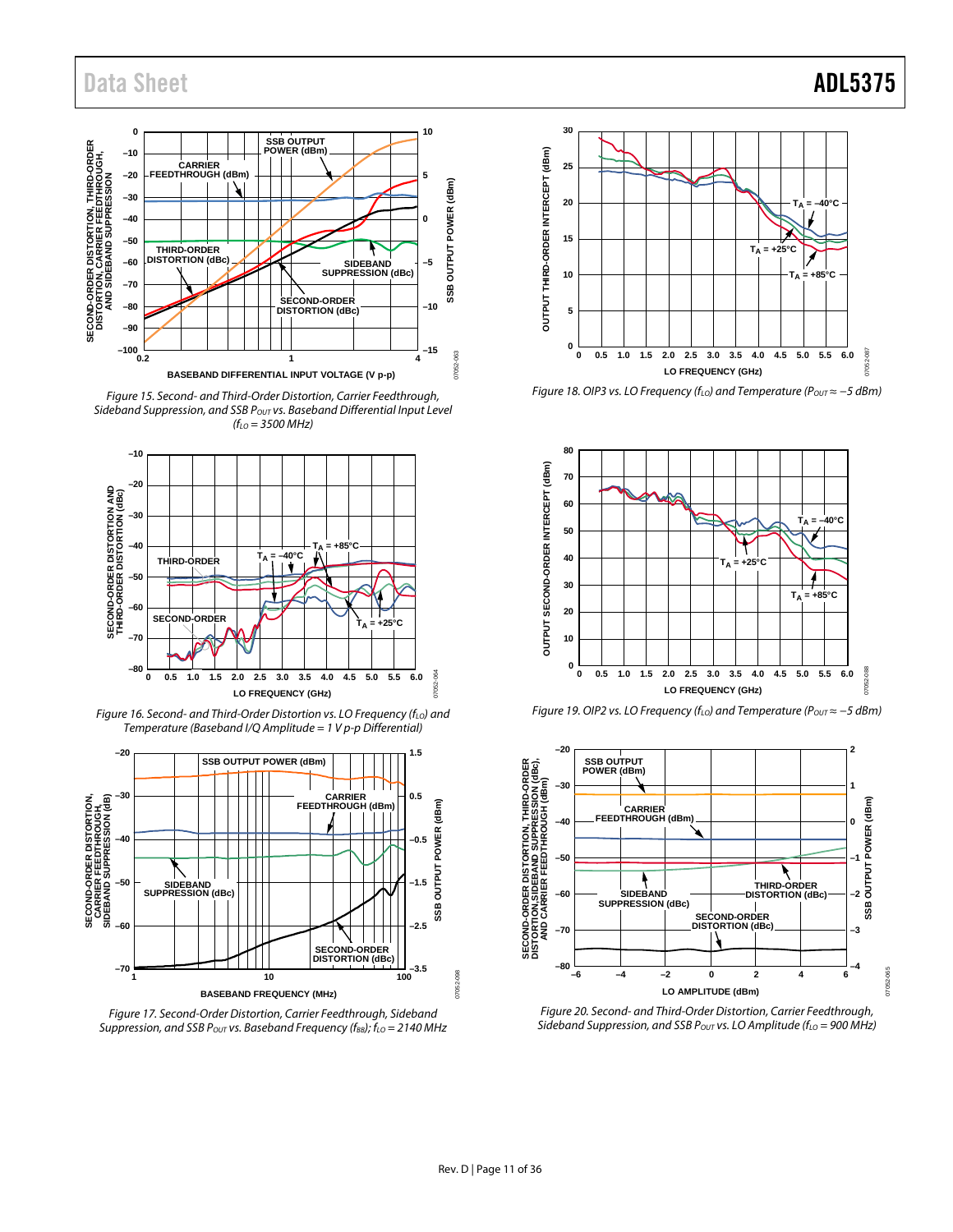

*Figure 21. Second- and Third-Order Distortion, Carrier Feedthrough, Sideband Suppression, and SSB P<sub>OUT</sub> vs. LO Amplitude (f<sub>LO</sub> = 2150 MHz)* 



*Figure 22. Second- and Third-Order Distortion, Carrier Feedthrough, Sideband Suppression, and SSB P<sub>OUT</sub> vs. LO Amplitude (f<sub>LO</sub> = 3500 MHz)* 



*Figure 23. Power Supply Current vs. Temperature*



*Figure 24. 20 MHz Offset Noise Floor Distribution at f<sub>LO</sub> = 900 MHz (I/Q Amplitude = 0 mV p-p with 500 mV DC Bias)*



*Figure 25. 20 MHz Offset Noise Floor Distribution at f<sub>LO</sub> = 2140 MHz (I/Q Amplitude = 0 mV p-p with 500 mV DC Bias)*



*Figure 26. 20 MHz Offset Noise Floor Distribution at f<sub>LO</sub> = 3500 MHz (I/Q Amplitude = 0 mV p-p with 500 mV DC Bias)*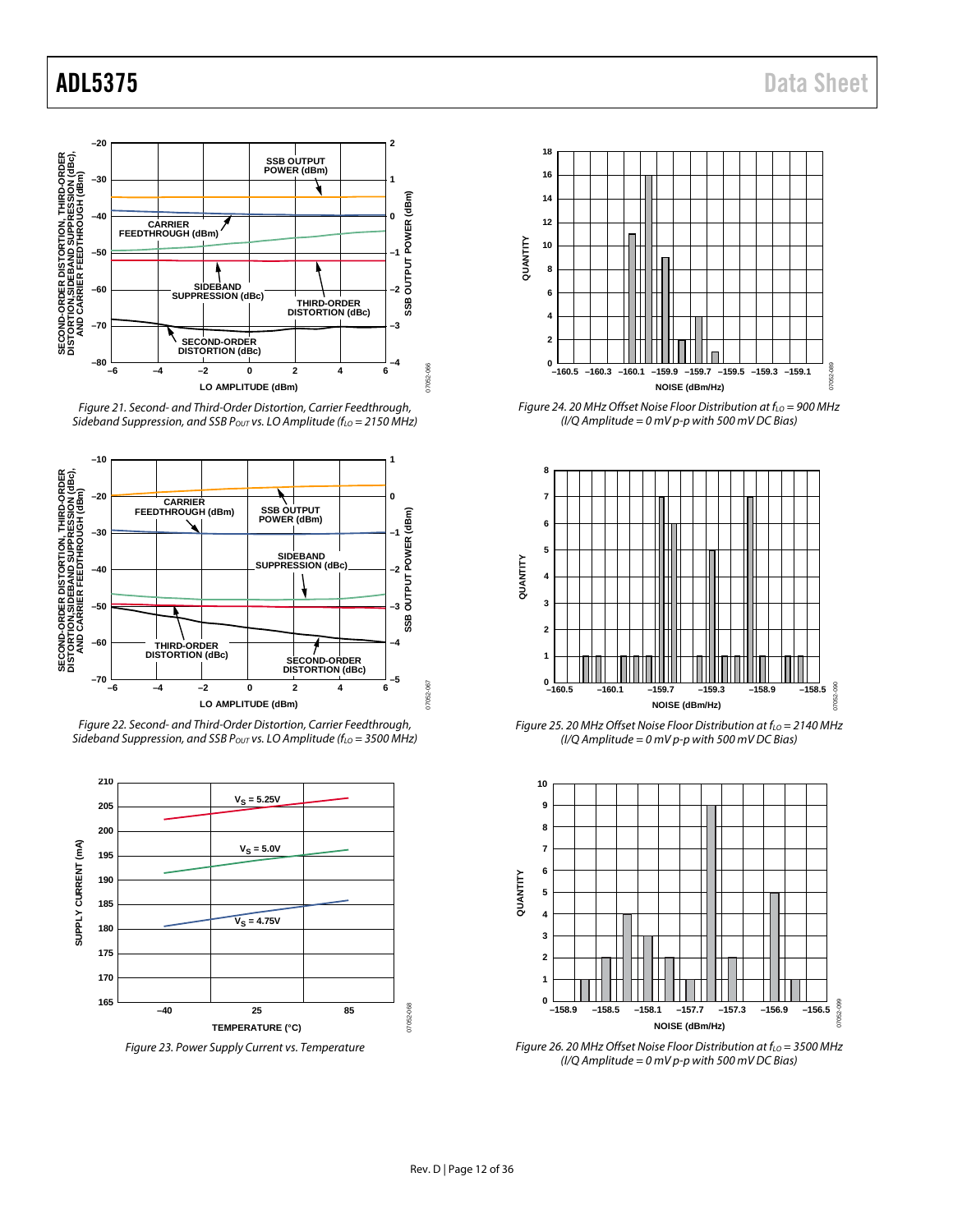

<span id="page-12-0"></span>*Figure 27. SSB POUT Isolation and Carrier Feedthrough with DSOP High*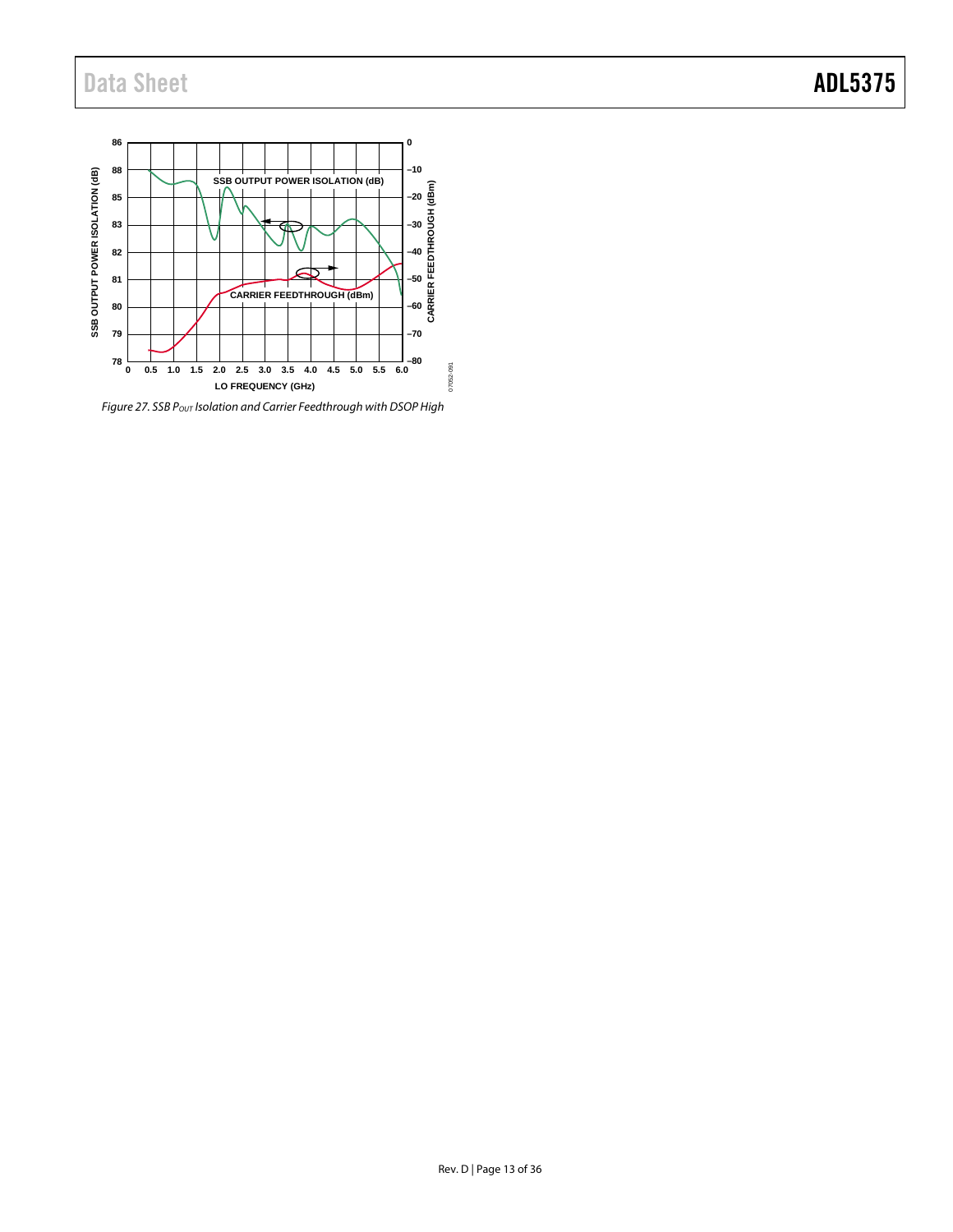### <span id="page-13-0"></span>**[ADL5375-15](http://www.analog.com/ADL5375?doc=ADL5375.pdf)**

 $V_s = 5 V$ ; T<sub>A</sub> = 25°C; LO = 0 dBm single-ended drive; baseband I/Q amplitude = 1 V p-p differential sine waves in quadrature with a 1500 mV dc bias; baseband I/Q frequency ( $f_{BB}$ ) = 1 MHz, unless otherwise noted.



*Figure 28. Single-Sideband (SSB) Output Power (Pout) vs. LO Frequency (f<sub>LO</sub>) and Temperature*



*Figure 29. Single-Sideband (SSB) Output Power (P<sub>OUT</sub>) vs. LO Frequency (fLO) and Supply*



*Figure 30. SSB Output 1dB Compression Point (OP1dB) vs. LO Frequency (f<sub>LO</sub>) and Temperature*



*Figure 31. SSB Output 1dB Compression Point (OP1dB) vs. LO Frequency (f<sub>LO</sub>) and Supply*



<span id="page-13-1"></span>*Figure 32. Smith Chart of LOIP (LOIN AC-Coupled to Ground) S11 and RFOUT S22 from 450 MHz to 6000 MHz*



*Figure 33. Return Loss of LOIP (LOIN AC-Coupled to Ground) S11 and RFOUT S22 from 450 MHz to 6000 MHz*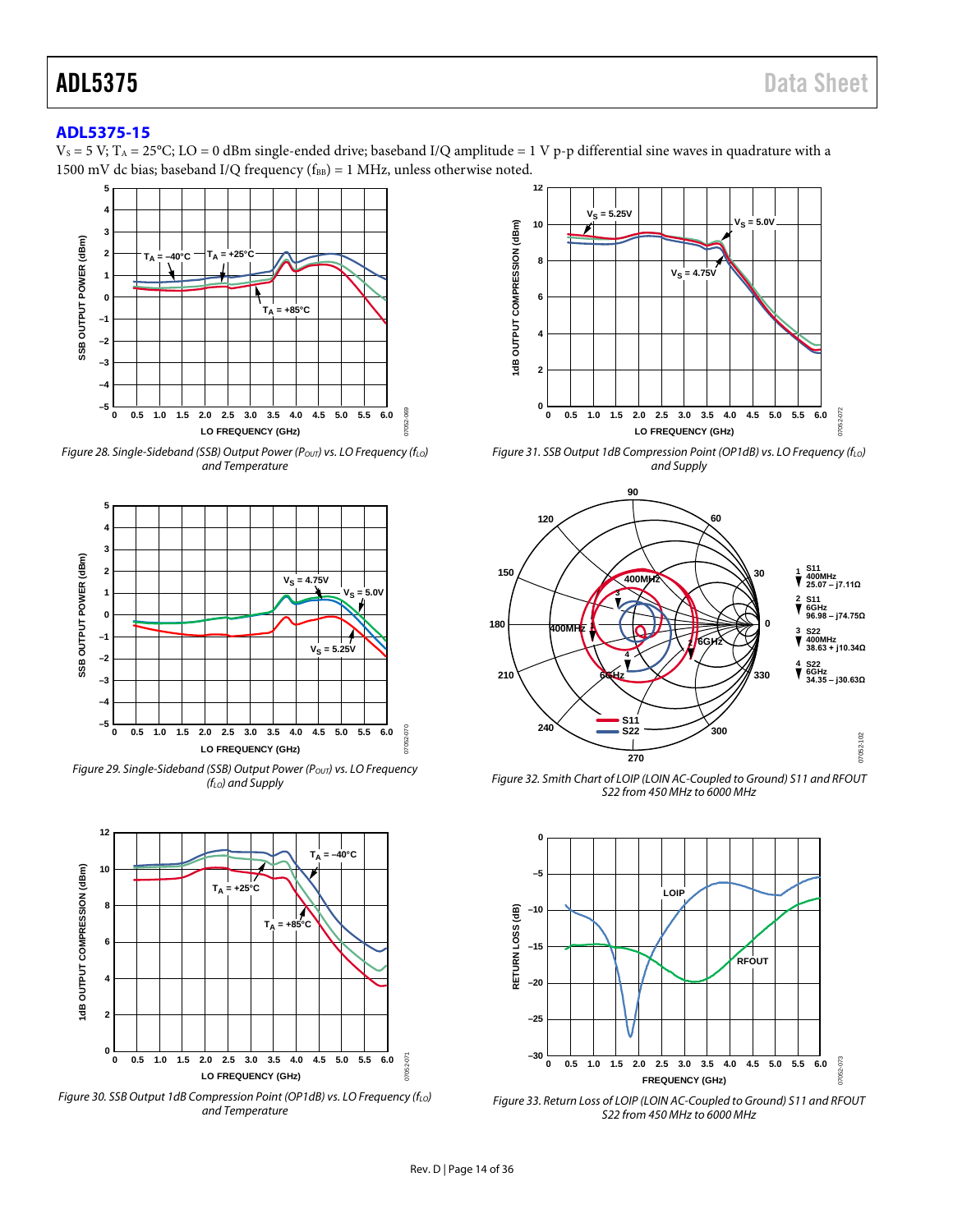

*Figure 34. Carrier Feedthrough vs. LO Frequency (f<sub>LO</sub>) and Temperature; Multiple Devices Shown*



*Figure 35. Carrier Feedthrough vs. LO Frequency (f<sub>LO</sub>) and Temperature After Nulling at 25°C; Multiple Devices Shown*



*Figure 36. Sideband Suppression vs. LO Frequency (fLO) and Temperature; Multiple Devices Shown*



*Figure 37. Sideband Suppression vs. LO Frequency (f<sub>LO</sub>) and Temperature After Nulling at 25°C; Multiple Devices Shown*



*Figure 38. Second- and Third-Order Distortion, Carrier Feedthrough,*  Sideband Suppression, and SSB P<sub>OUT</sub> vs. Baseband Differential Input Level *(fLO = 900 MHz)*



*Figure 39. Second- and Third-Order Distortion, Carrier Feedthrough,*  Sideband Suppression, and SSB P<sub>OUT</sub> vs. Baseband Differential Input Level *(fLO = 2150 MHz)*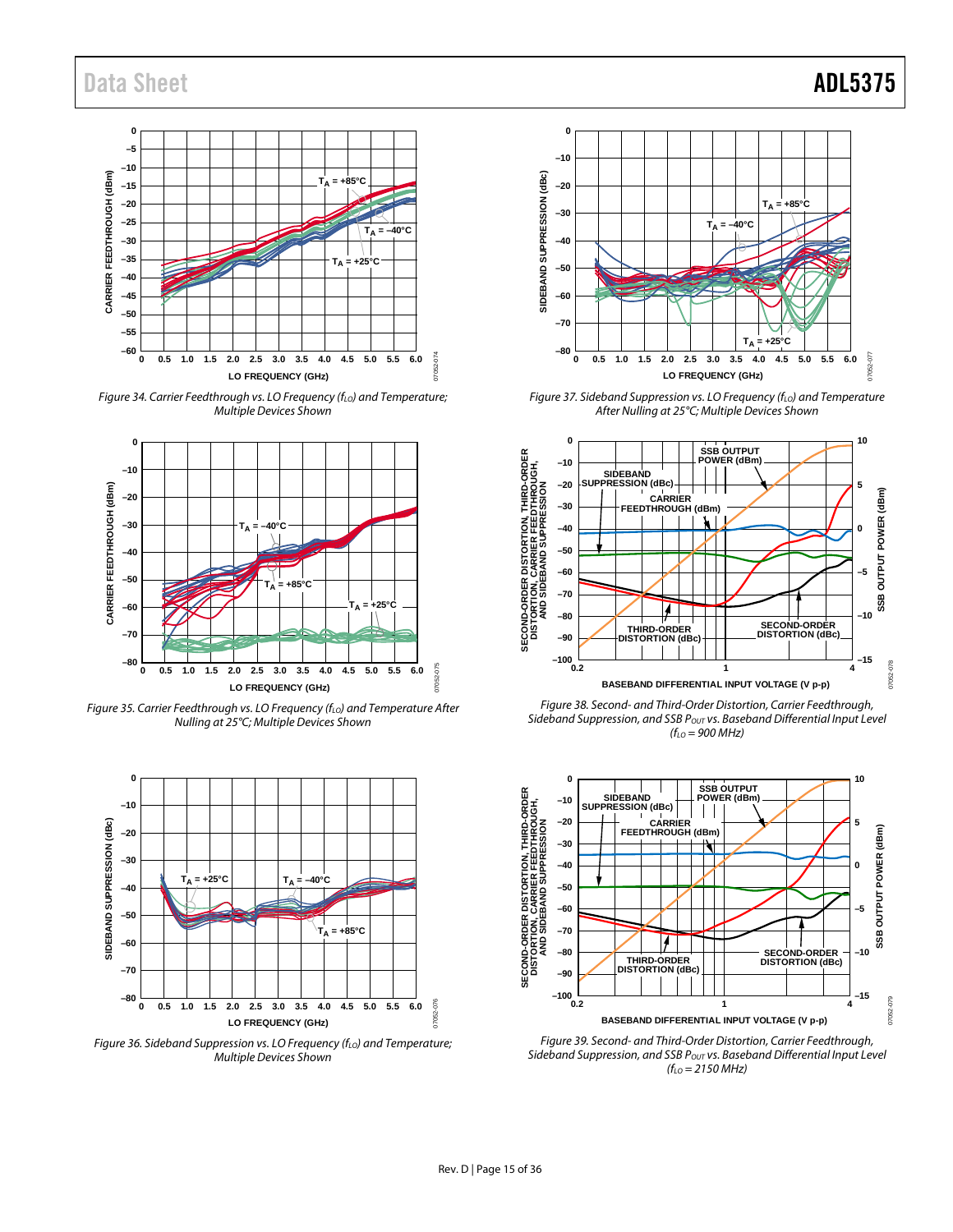

*Figure 40. Second- and Third-Order Distortion, Carrier Feedthrough, Sideband Suppression, and SSB POUT vs. Baseband Differential Input Level (fLO = 3500 MHz)*



*Figure 41. Second- and Third-Order Distortion vs. LO Frequency (f<sub>LO</sub>) and Temperature (Baseband I/Q Amplitude = 1 V p-p Differential)*



*Figure 42. Second-Order Distortion, Carrier Feedthrough, Sideband Suppression, and SSB P<sub>OUT</sub> vs. Baseband Frequency (f<sub>BB</sub>); f<sub>LO</sub> = 2140 MHz* 

## ADL5375 Data Sheet



*Figure 43. OIP3 vs. LO Frequency (f<sub>LO</sub>) and Temperature (P<sub>OUT</sub> ≈ -5 dBm at fLO = 900 MHz)*



*Figure 44. OIP2 vs. LO Frequency (f<sub>LO</sub>) and Temperature (P<sub>OUT</sub> ≈ -5 dBm at fLO = 900 MHz)*



*Figure 45. Second- and Third-Order Distortion, Carrier Feedthrough, Sideband Suppression, and SSB P<sub>OUT</sub> vs. LO Amplitude (f<sub>LO</sub> = 900 MHz)*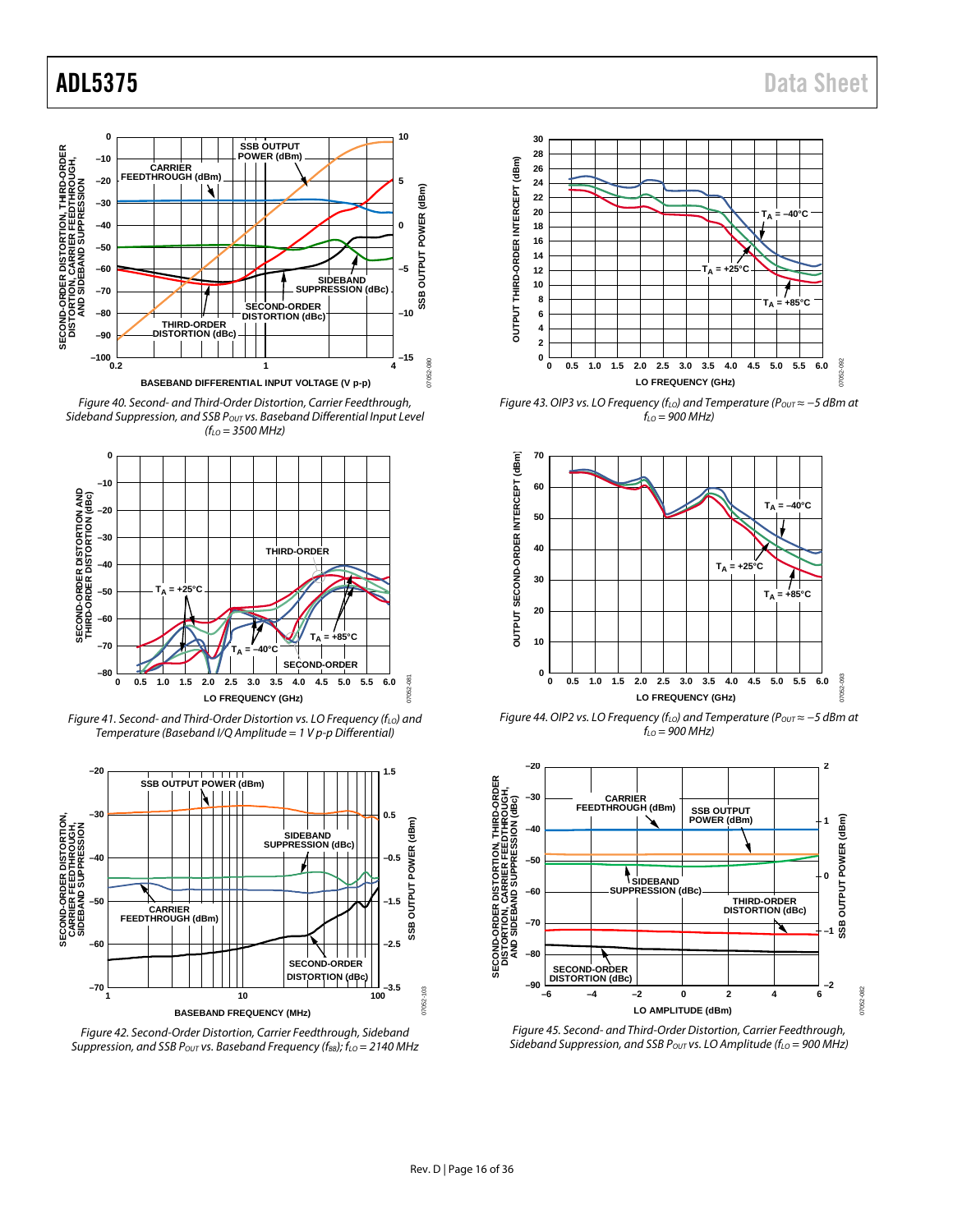

*Figure 46. Second- and Third-Order Distortion, Carrier Feedthrough, Sideband Suppression, and SSB P<sub>OUT</sub> vs. LO Amplitude (f<sub>LO</sub> = 2150 MHz)* 



*Figure 47. Second- and Third-Order Distortion, Carrier Feedthrough,*  Sideband Suppression, and SSB P<sub>OUT</sub> vs. LO Amplitude (f<sub>LO</sub> = 3500 MHz)



*Figure 48. Power Supply Current vs. Temperature*



*Figure 49. 20 MHz Offset Noise Floor Distribution at f<sub>LO</sub> = 900 MHz (I/Q Amplitude = 0 mV p-p with 1500 mV DC Bias)*



*Figure 50. 20 MHz Offset Noise Floor Distribution at f<sub>LO</sub> = 2140 MHz (I/Q Amplitude = 0 mV p-p with 1500 mV DC Bias)*



*Figure 51. 20 MHz Offset Noise Floor Distribution at f<sub>LO</sub> = 3500 MHz (I/Q Amplitude = 0 mV p-p with 500 mV DC Bias)*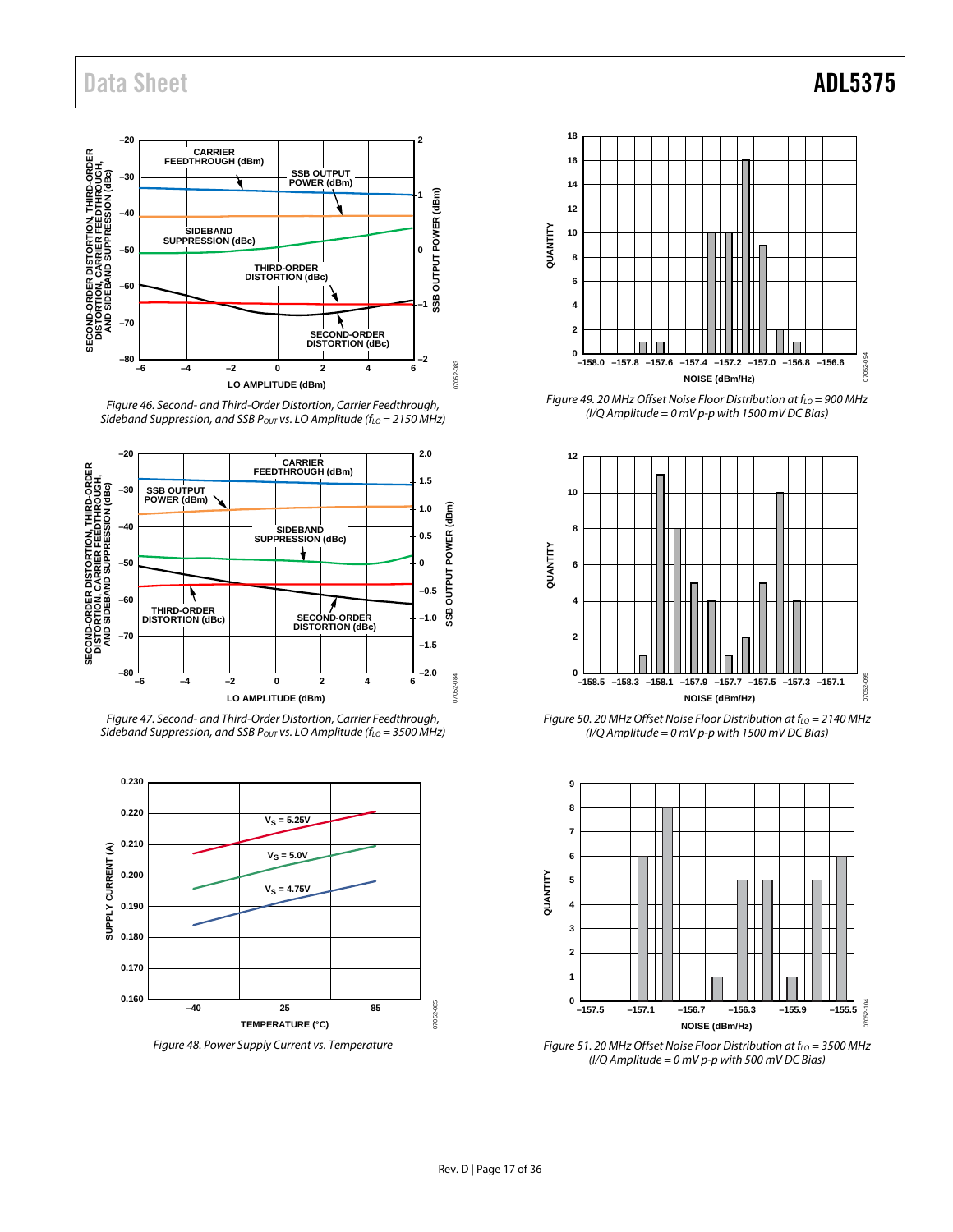

<span id="page-17-0"></span>*Figure 52. SSB POUT Isolation and Carrier Feedthrough with DSOP High*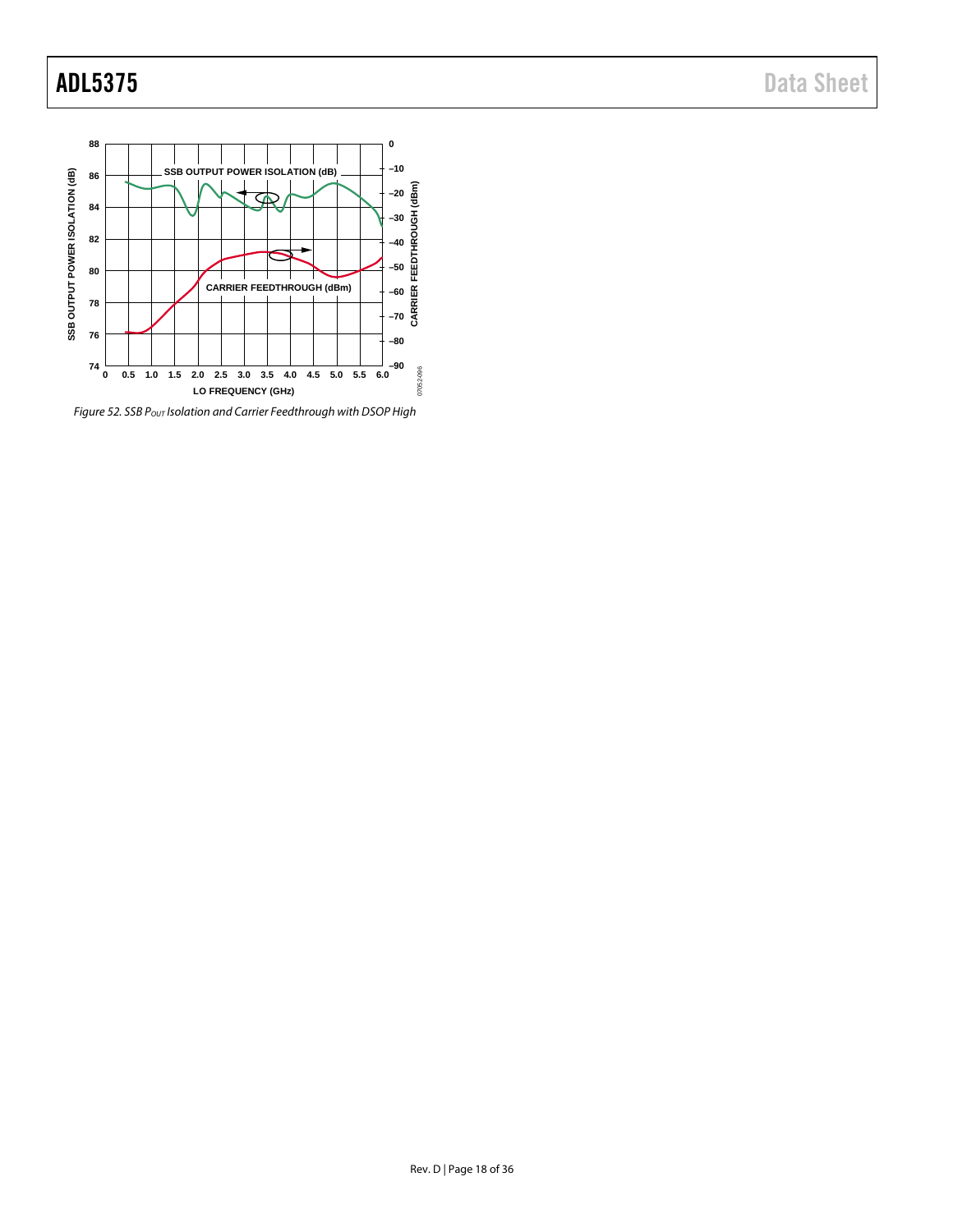## <span id="page-18-0"></span>THEORY OF OPERATION **CIRCUIT DESCRIPTION**

<span id="page-18-1"></span>The [ADL5375 c](http://www.analog.com/ADL5375?doc=ADL5375.pdf)an be divided into five circuit blocks: the LO interface, the baseband voltage-to-current (V-to-I) converter, the mixers, the differential-to-single-ended (D-to-S) stage, and the bias circuit. A block diagram of the device is shown in [Figure 53.](#page-18-2) 



<span id="page-18-2"></span>The LO interface generates two LO signals in quadrature. These signals are used to drive the mixers. The I/Q baseband input signals are converted to currents by the V-to-I stages, which then drive the two mixers. The outputs of these mixers combine to feed the output balun, which provides a singleended output. The bias cell generates reference currents for the V-to-I stage.

### **LO Interface**

The LO interface consists of a polyphase quadrature splitter and a limiting amplifier. The LO input impedance is set by the polyphase splitter. Each quadrature LO signal then passes through a limiting amplifier that provides the mixer with a limited drive signal.

The LO input can be driven single-ended or differentially. For applications above 3 GHz, improved OIP2 and LO leakage may result from driving the LO input differentially.

### **V-to-I Converter**

The differential baseband inputs (QBBP, QBBN, IBBN, and IBBP) present a high impedance. The voltages applied to these pins drive the V-to-I stage that converts baseband voltages into currents. The differential output currents of the V-to-I stages feed each of their respective mixers. The dc common-mode voltage at the baseband inputs sets the currents in the two mixer cores. Varying the baseband common-mode voltage influences the current in the mixer and affects overall modulator performance. The recommended dc voltage for the baseband common-mode voltage is 500 mV dc for th[e ADL5375-05 a](http://www.analog.com/ADL5375?doc=ADL5375.pdf)nd 1500 mV for th[e ADL5375-15.](http://www.analog.com/ADL5375?doc=ADL5375.pdf) 

### **Mixers**

The [ADL5375 h](http://www.analog.com/ADL5375?doc=ADL5375.pdf)as two double-balanced mixers: one for the in-phase channel (I channel) and one for the quadrature channel (Q-channel). The output currents from the two mixers sum together into an internal load. The signal developed across this load is used to drive the D-to-S stage.

### **D-to-S Stage**

The output D-to-S stage consists of an on-chip active balun that converts the differential signal to a single-ended signal. The balun presents 50  $\Omega$  impedance to the output (VOUT). Therefore, no matching network is needed at the RF output for optimal power transfer in a 50  $\Omega$  environment.

### **Bias Circuit**

An on-chip band gap reference circuit is used to generate a proportional-to-absolute temperature (PTAT) reference current for the V-to-I stage.

### **DSOP**

The DSOP pin can be used to disable the output stage of the modulator. If the DSOP pin is connected to ground or left unconnected, the part operates normally. If the DSOP pin is connected to the positive voltage supply, the output stage is disabled and the LO leakage is also reduced.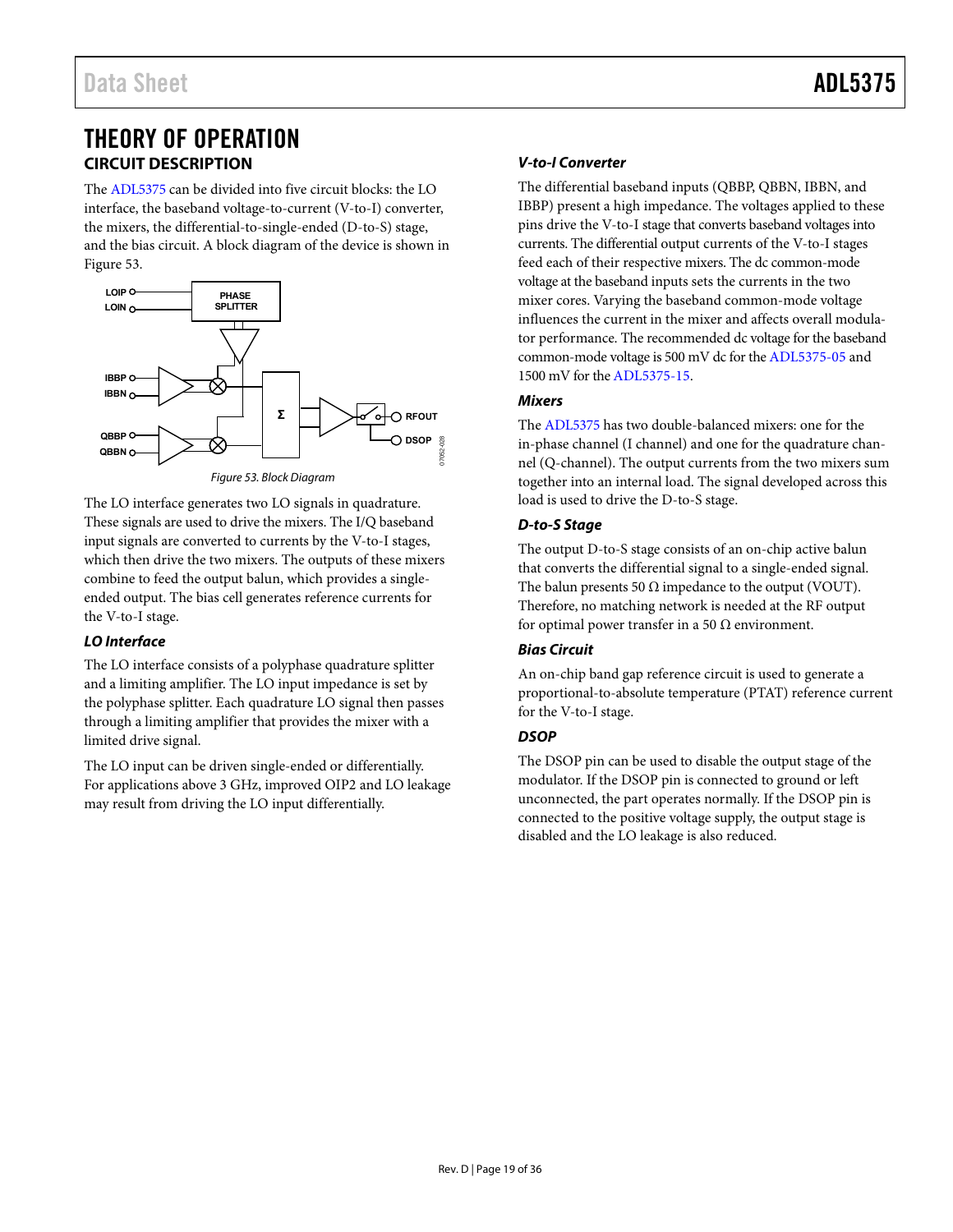## <span id="page-19-0"></span>BASIC CONNECTIONS



Figure 54. Basic Connections for th[e ADL5375](http://www.analog.com/ADL5375?doc=ADL5375.pdf) 

<span id="page-19-5"></span>[Figure 54 s](#page-19-5)hows the basic connections for the [ADL5375.](http://www.analog.com/ADL5375?doc=ADL5375.pdf) 

### <span id="page-19-1"></span>**POWER SUPPLY AND GROUNDING**

Pin VPS1 and Pin VPS2 should be connected to the same 5 V source. Each pin should be decoupled with a 100 pF and 0.1 μF capacitor. These capacitors should be located as close as possible to the device. The power supply can range between 4.75 V and 5.25 V.

The ten COMM pins should be tied to the same ground plane through low impedance paths.

The exposed paddle on the underside of the package should also be soldered to a ground plane with low thermal and electrical impedance. If the ground plane spans multiple layers on the circuit board, they should be stitched together with nine vias under the exposed paddle as illustrated in th[e Evaluation](#page-29-0)  [Board](#page-29-0) section. The [AN-772 A](http://www.analog.com/AN-772?doc=ADL5375.pdf)pplication Note discusses the thermal and electrical grounding of the LFCSP (QFN) package in detail.

### <span id="page-19-2"></span>**BASEBAND INPUTS**

The baseband inputs (IBBP, IBBN, QBBP, and QBBN) should be driven from a differential source. The nominal drive level used in the characterization of th[e ADL5375 i](http://www.analog.com/ADL5375?doc=ADL5375.pdf)s 1 V p-p differential (or 500 mV p-p on each pin).

All the baseband inputs must be externally dc biased. The recommended common-mode level is dependent on the version of the [ADL5375.](http://www.analog.com/ADL5375?doc=ADL5375.pdf)

07052-029

- [ADL5375-05:](http://www.analog.com/ADL5375?doc=ADL5375.pdf) 500 mV
- [ADL5375-15:](http://www.analog.com/ADL5375?doc=ADL5375.pdf) 1500 mV

### <span id="page-19-3"></span>**LO INPUT**

The LO input is designed to be driven from a single-ended source. The LO source is ac-coupled through a series capacitor to the LOIP pin while the LOIN pin is ac-coupled to ground through a second capacitor.

The typical LO drive level, which was used for the characterization of the [ADL5375,](http://www.analog.com/ADL5375?doc=ADL5375.pdf) is 0 dBm.

Differential operation is also possible, in which case both sides of the differential LO source should be ac-coupled through a pair of series capacitors to the LOIP and LOIN pins.

### <span id="page-19-4"></span>**RF OUTPUT**

The RF output is available at the RFOUT pin (Pin 16), which can drive a 50  $\Omega$  load. The internal balun provides a low dc path to ground. In most situations, the RFOUT pin must be ac-coupled to the load.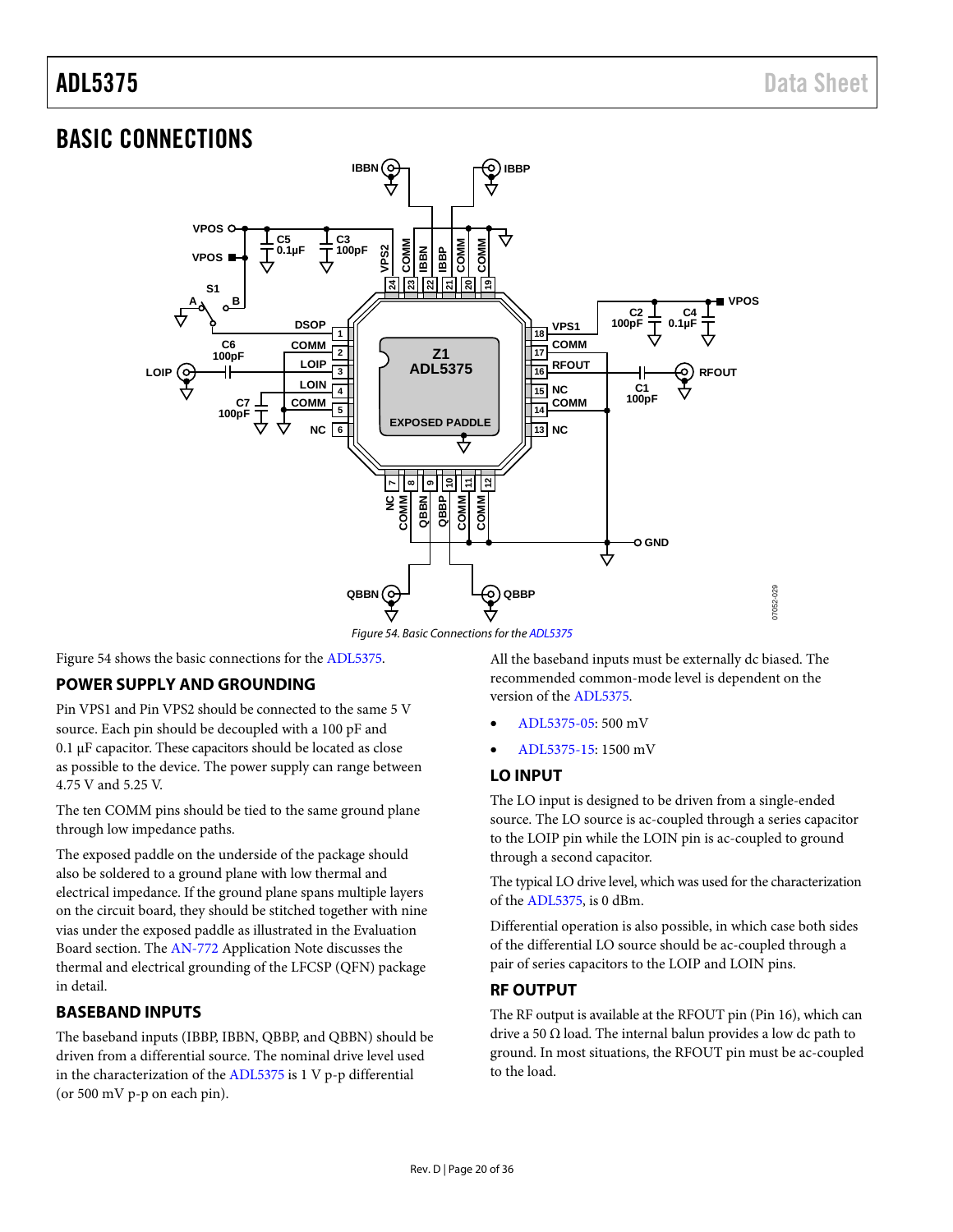### <span id="page-20-0"></span>**OUTPUT DISABLE**

The [ADL5375](http://www.analog.com/ADL5375?doc=ADL5375.pdf) incorporates an output disable pin feature that shuts down the output amplifier stage to isolate the modulator from the load. This output is disabled when the voltage on the DSOP exceeds 2 V. The output is enabled when the DSOP pin is either tied to ground or left unconnected.

Asserting DSOP further reduces LO leakage (see [Figure 27](#page-12-0) and [Figure 52\)](#page-17-0) and drives the broadband noise of the device down

to just above the KT thermal noise level. Asserting DSOP also reduces the supply current of the [ADL5375](http://www.analog.com/ADL5375?doc=ADL5375.pdf) from 200 mA to 127 mA.

The time delay between when DSOP pin going low and the output power being restored is approximately 200 ns. The time delay when DSOP going high and output being disabled is less than 100 ns.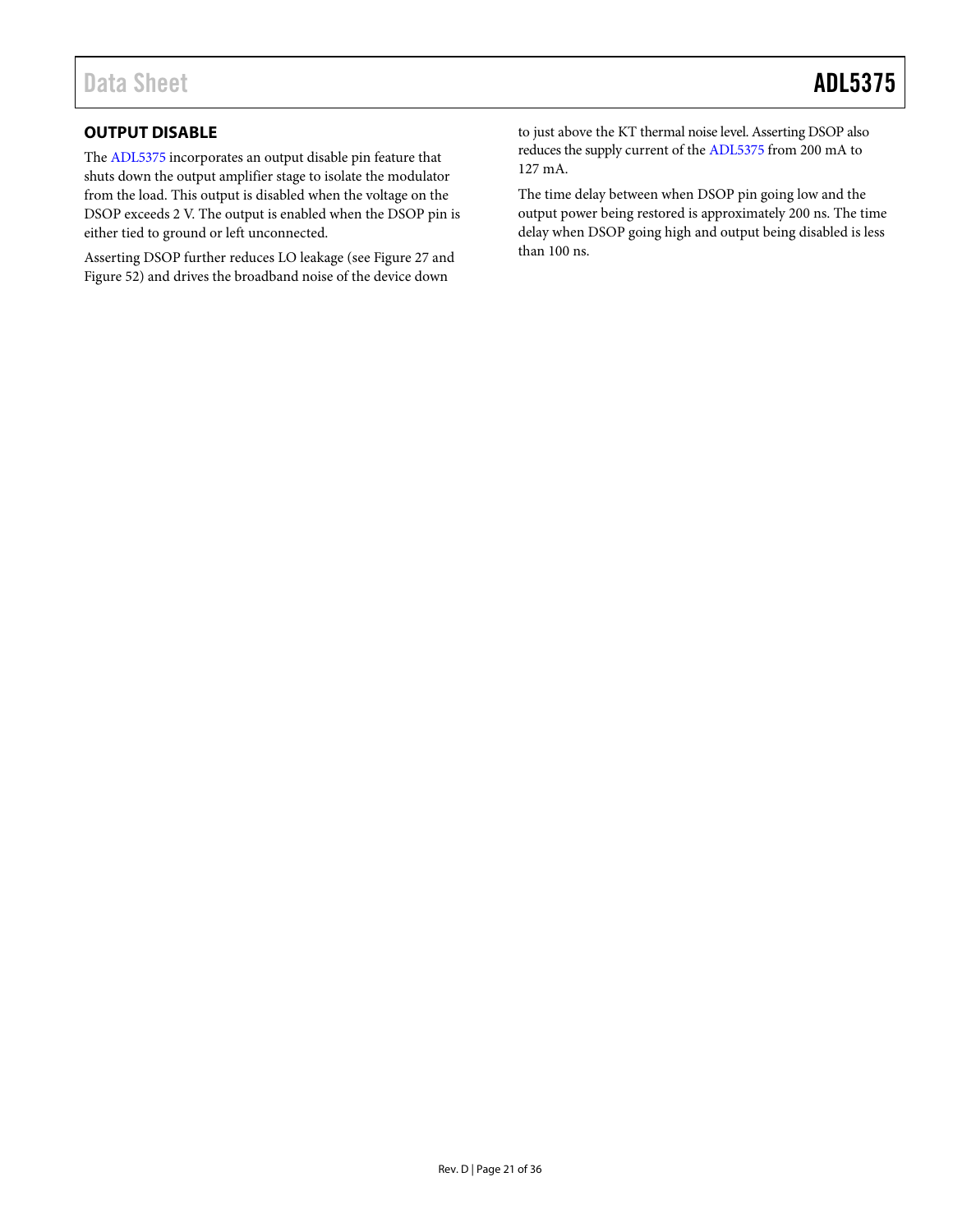## <span id="page-21-1"></span><span id="page-21-0"></span>APPLICATIONS INFORMATION **CARRIER FEEDTHROUGH NULLING**

LO leakage results from minute dc offsets that occur on the differential baseband inputs. In an IQ modulator, non-zero differential offsets mix with the LO and result in LO leakage to the RF output. In addition to this effect, some of the signal power at the LO input couples directly to the RF output (this may be a result of bond-wire to bond-wire coupling or coupling through the silicon substrate). The net LO leakage at the RF output is the vector combination of the signals that appear at the output as a result of these two effects.

The device's nominal carrier feedthrough can be nulled by adding small external differential offset voltages on the I and Q inputs.

Nulling the carrier feedthrough is a multistep process. Initially, with the I-channel offset held constant (at 0 mV), the Qchannel offset is varied until a minimum LO leakage level is obtained. This Q-channel offset voltage is then held constant, while the offset on the I-channel is adjusted until a new minimum is reached. Through two iterations of this process, the LO leakage can be reduced to an arbitrarily low level. This level is only limited by the available offset voltage steps and by the modulator's noise floor[. Figure 55](#page-21-3) illustrates the typical relationship between LO leakage and dc offset at 1900 MHz. In this case, differential offset voltages of approximately +0.5 mV and −0.5 mV on the I and Q inputs, respectively, result in the lowest carrier feedthrough. It is important to note that the required offset nulling voltage changes in polarity and magnitude from device to device and overtemperature and frequency. To ensure that all devices in a mass production environment can be adequately nulled, an offset adjustment range of approximately ±10 mV should be provided.



<span id="page-21-3"></span>*Figure 55. Example of Typical Carrier Feedthrough vs. DC Offset Voltage*

It is important to note that the carrier feedthrough is not affected by the dc bias levels (also called the common-mode level) on the I and Q inputs. A differential offset voltage must be applied, so after nulling, the average voltage on the IP and

IN inputs can be slightly different. Using [Figure 55](#page-21-3) as an example, after LO leakage nulling, the average dc level on IP and IN can be 500.25 mV and 499.75 mV.

The same applies to the Q-channel. For the [ADL5375-15,](http://www.analog.com/ADL5375?doc=ADL5375.pdf) the same theory applies except that

 $V_{IBBP} = V_{IBBN} = 1500$  mV.

It is often desirable to perform a one-time carrier null. This is usually performed at a given frequency. After this factory calibration, the IQ modulator operates over a frequency range on each side of the calibration frequency. The nulled LO leakage level degrades somewhat because the LO frequency is moved away from the calibration frequency. Despite this degradation, the overall LO leakage across a frequency band can be expected to be better than when no nulling is performed. This assumes an operating frequency band that is in the 30 MHz to 60 MHz range.

LO leakage nulling is discussed further i[n AN-1039,](http://www.analog.com/AN-1039?doc=AD5375.pdf) *Correcting Imperfections in IQ Modulators to Improve RF Signal Fidelity*.

### <span id="page-21-2"></span>**SIDEBAND SUPPRESSION OPTIMIZATION**

Sideband suppression results from relative gain and relative phase offsets between the I-channel and Q-channel and can be suppressed through adjustments to those two parameters. [Figure 56](#page-21-4) illustrates how sideband suppression is affected by the gain and phase imbalances.



<span id="page-21-4"></span>*Figure 56. Sideband Suppression vs. Quadrature Phase Error for Various Quadrature Amplitude Offsets*

[Figure 56](#page-21-4) underlines the fact that adjusting only one parameter improves the sideband suppression only to a point, unless the other parameter is also adjusted. For example, if the amplitude offset is 0.25 dB, improving the phase imbalance by better than 1° does not yield any improvement in the sideband suppression. For optimum sideband suppression, an iterative adjustment between phase and amplitude is required.

The sideband suppression nulling can be performed either through adjusting the gain for each channel or through the modification of the phase and gain of the digital data coming from the baseband signal processor.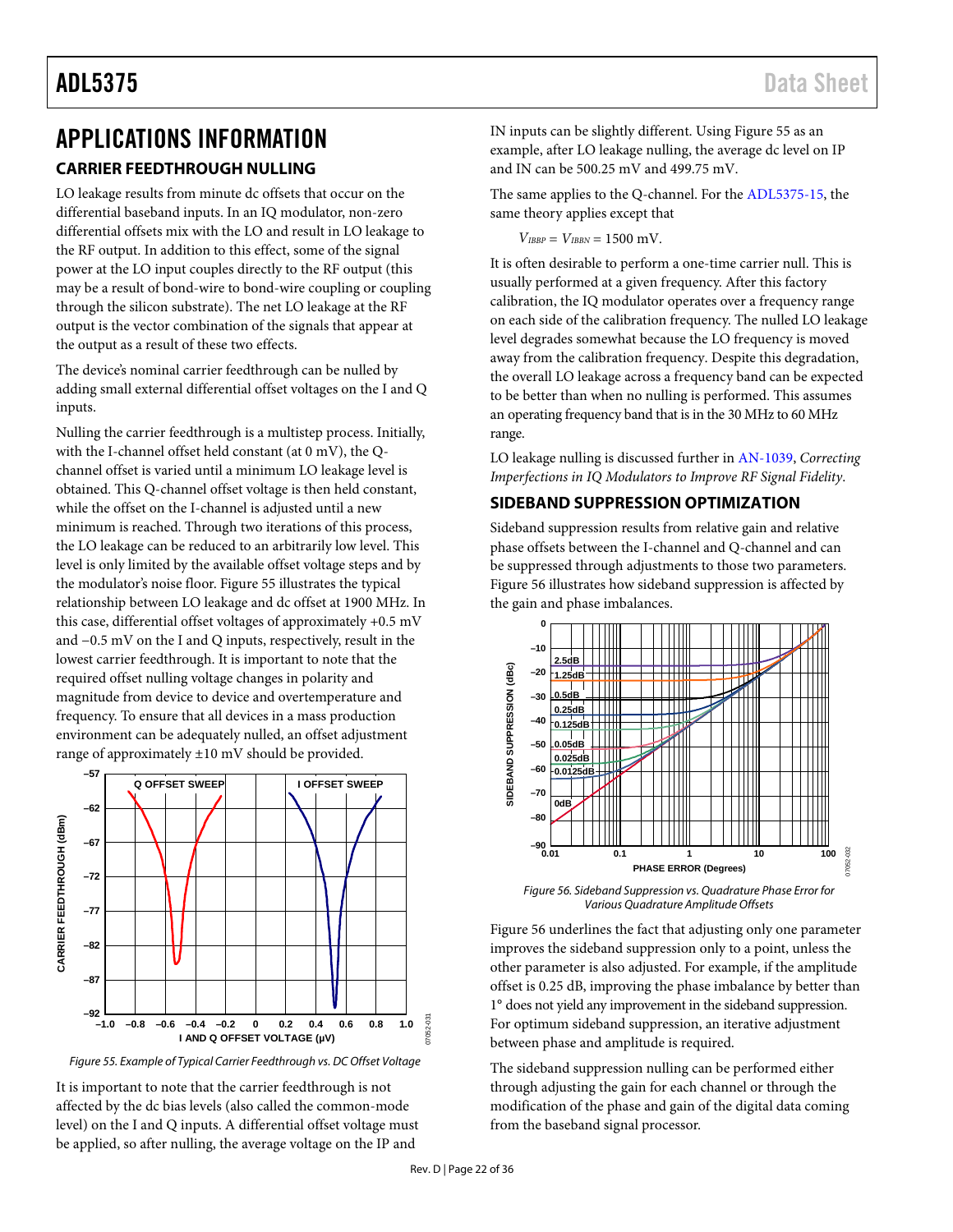Sideband suppression is discussed further in [AN-1100,](http://www.analog.com/AN-1100?doc=ADL5375.pdf) *Wireless Transmitter IQ Balance and Sideband Suppression*, as well as in [AN-1039,](http://www.analog.com/AN-1039?doc=ADL5375.pdf) *Correcting Imperfections in IQ Modulators to Improve RF Signal Fidelity*.

### <span id="page-22-0"></span>**INTERFACING THE [ADF4350](http://www.analog.com/ADF4350?doc=ADL5375.pdf) PLL TO THE [ADL5375](http://www.analog.com/ADL5375?doc=ADL5375.pdf)**

With an output frequency range of 137.5 to 4.4 GHz, a high performance integrated VCO and an LO output power level that can be programmed from −4 dBm to +5 dBm, the [ADF4350](http://www.analog.com/ADF4350?doc=ADL5375.pdf) wideband synthesizer is ideally suited to drive the [ADL5375](http://www.analog.com/ADL5375?doc=ADL5375.pdf) LO port.

Care must be taken to adequately suppress the harmonics of the LO signal from the PLL. VCOs typically have a third harmonic power of approximately −10 dBc. A large third harmonic on the LO degrades the quality of the quadrature generation inside the IQ Modulator. The third harmonic should be suppressed to a level of –30 dBc or lower to prevent quadrature degradation. So approximately 20 dB of attenuation is required to get the third harmonic below −30 dBc. [Figure 57](#page-22-1) shows PLL modulator interfaces schematic that for this operation at four different frequencies, and [Table 4](#page-22-2) shows the optimized components value o[f Figure 57.](#page-22-1) Because filtering of the third harmonic is most critical, and to ensure wide frequency range coverage, the 3 dB corner of the filters have been set to approximately 1.2~1.5 times the maximum desired LO frequency. A Chebyshev filter topology at 100 Ω differential source impedance and 50  $Ω$ differential load impedance was used for optimal performance.



<span id="page-22-1"></span>*Figure 57. PLL-Modulator Interface Schematic* 

<span id="page-22-2"></span>

| <b>Frequency Range (MHz)</b> | Zbias (nH) | $R1(\Omega)$ | L1(nH)    | L2(nH) | C1a(DF) | C1c(pF)    | C <sub>2a</sub> | C2c(pF)    | C3a(DF)    | C3c(pF)    |
|------------------------------|------------|--------------|-----------|--------|---------|------------|-----------------|------------|------------|------------|
| 500 to 1300                  | 27         | 100          | 3.9       | 3.9    | DNI     | 4.7        | <b>DNI</b>      | 5.6        | <b>DNI</b> | 3.3        |
| 850 to 2450                  | 19         | 100          | 2.7       | 2.7    | 3.3     | <b>DNI</b> | 4.7             | DNI        | 3.3        | <b>DNI</b> |
| 1250 to 2800                 | כ. /       | 100          | $0\Omega$ | 3.6    | DNI     | <b>DNI</b> | 2.2             | DNI        | 1.5        | <b>DNI</b> |
| 2800 to 4400                 | 3.9        | 100          | $0\Omega$ | 0Ω     | DNI     | <b>DNI</b> | <b>DNI</b>      | <b>DNI</b> | <b>DNI</b> | <b>DNI</b> |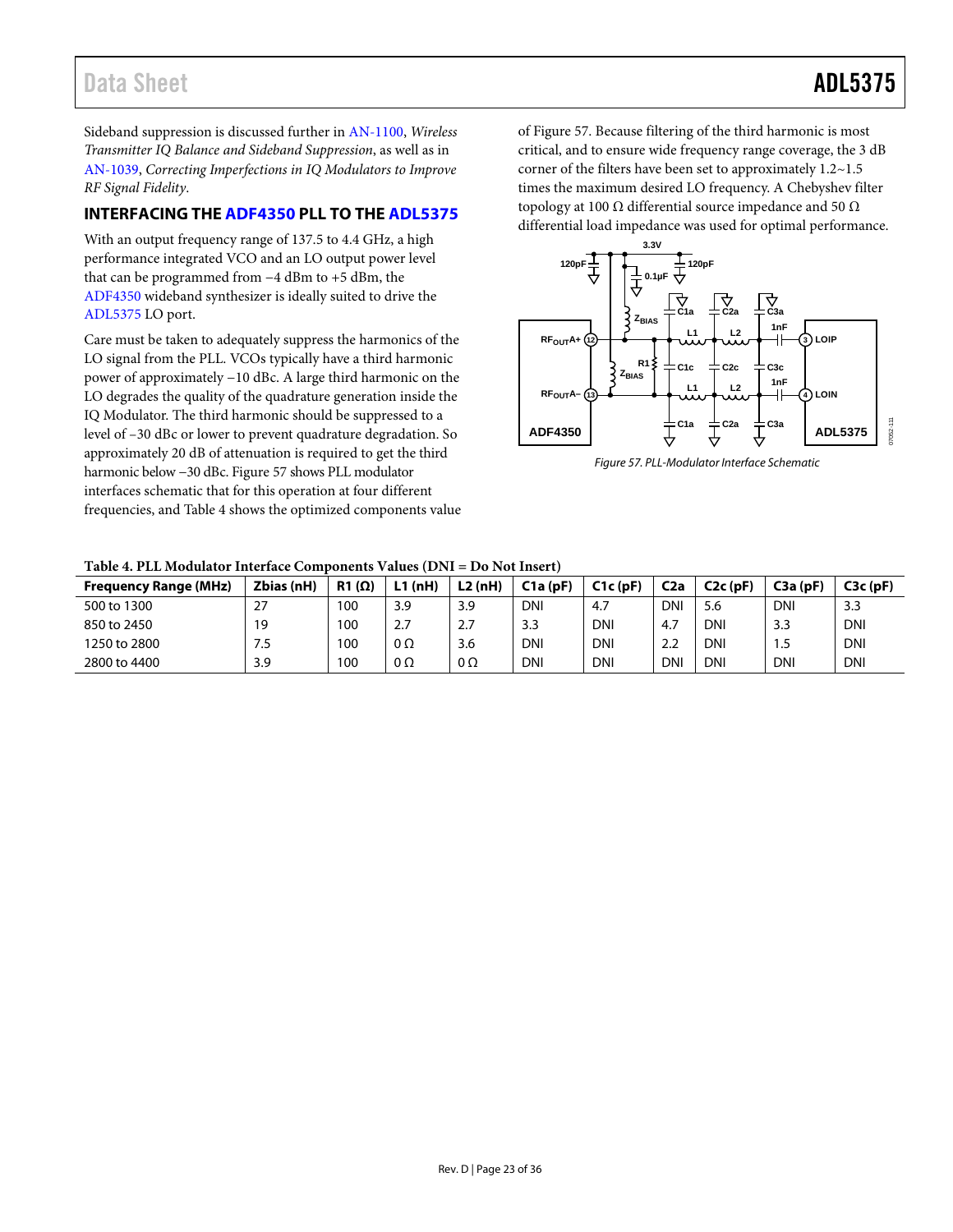The two pull-up inductors of the Zbias provide two 50  $\Omega$  source impedances in combination with R1 resistor in parallel for the filter. While th[e ADL5375](http://www.analog.com/ADL5375?doc=ADL5375.pdf) is specified to be driven by a singleended LO, the LOIP and LOIN input pins are naturally differential. Therefore, the differential LO drive from the [ADF4350 i](http://www.analog.com/ADF4350?doc=ADL5375.pdf)s more desirable.

The output power from th[e ADF4350](http://www.analog.com/ADF4350?doc=ADL5375.pdf) can be set to −4 dBm, −1 dBm,+2 dBm, and +5 dBm using Register 4 Bits[D2:D1] and −6 dBm to +7 dBm LO drive level fo[r ADL5375 i](http://www.analog.com/ADL5375?doc=ADL5375.pdf)s recommended.

If the physical distance between the PLL and the IQ modulator is significant, the filter should be placed adjacent to the IQ modulator, and two 50  $\Omega$  traces should be run between the devices (since there is a 50  $\Omega$  impedance looking from each of the filter inputs back to each of the PLL outputs).

The [ADL5375](http://www.analog.com/ADL5375?doc=ADL5375.pdf) evaluation board can be reconfigured for differential drive and also includes component pads in its LO path to accommodate a harmonic filter. Th[e ADF4350 e](http://www.analog.com/ADF4350?doc=ADL5375.pdf)valuation board can also be configured to provide a differential output and can be connected directly to the [ADL5375 e](http://www.analog.com/ADL5375?doc=ADL5375.pdf)valuation board.

Optimizing the interface between a PLL LO and I/Q modulator is discussed further in CN-0134 Broadband Low EVM Direct Conversion Transmitter: How to Optimize the Interface Between a PLL LO and I/Q Modulator.

### <span id="page-23-0"></span>**DAC MODULATOR INTERFACING**

### **Driving th[e ADL5375-05 w](http://www.analog.com/ADL5375?doc=ADL5375.pdf)ith a TXDAC®**

The [ADL5375-05 i](http://www.analog.com/ADL5375?doc=ADL5375.pdf)s designed to interface with minimal components to members of the Analog Devices, Inc. TxDAC families. These dual-channel differential current output DACs feature an output current swing from 0 mA to 20 mA. The interface described in this section can be used with any DAC that has a similar output.

An example of an interface using the [AD9122](http://www.analog.com/AD9122?doc=ADL5375.pdf) TxDAC is shown in [Figure 58.](#page-23-1) The baseband inputs of th[e ADL5375-05](http://www.analog.com/ADL5375?doc=ADL5375.pdf) require a dc bias of 500 mV. The nominal midscale current on each of the outputs of th[e AD9122](http://www.analog.com/AD9122?doc=ADL5375.pdf) is 10 mA. Therefore, a single 50  $\Omega$ resistor to ground from each of the DAC outputs results in an average current of 10 mA flowing through each of the resistors, thus producing the desired 500 mV dc bias for the inputs to the [ADL5375-05.](http://www.analog.com/ADL5375?doc=ADL5375.pdf) 



<span id="page-23-1"></span>Figure 58. Interface Between th[e AD9122 a](http://www.analog.com/AD9122?doc=ADL5375.pdf)n[d ADL5375-05 w](http://www.analog.com/ADL5375?doc=ADL5375.pdf)ith 50 Ω Resistors to Ground to Establish the 500 mV DC Bias for th[e ADL5375-05](http://www.analog.com/ADL5375?doc=ADL5375.pdf)  Baseband Inputs

Th[e AD9122 o](http://www.analog.com/AD9122?doc=ADL5375.pdf)utput currents have a swing that ranges from 0 mA to 20 mA. With the 50  $\Omega$  resistors in place, the ac voltage swing going into th[e ADL5375-05 b](http://www.analog.com/ADL5375?doc=ADL5375.pdf)aseband inputs ranges from 0 V to 1 V. A full-scale sine wave out of th[e AD9122](http://www.analog.com/AD9122?doc=ADL5375.pdf) can be described as a 1 V p-p single-ended (or 2 V p-p differential) sine wave with a 500 mV dc bias.

#### <span id="page-23-3"></span>**Limiting the AC Swing**

There are situations in which it is desirable to reduce the ac voltage swing for a given DAC output current. This can be achieved through the addition of another resistor to the interface. This resistor is placed in the shunt between each side of the differential pair, as shown i[n Figure 59.](#page-23-2) It has the effect of reducing the ac swing without changing the dc bias already established by the 50  $\Omega$  resistors.



<span id="page-23-2"></span>Figure 59. AC Voltage Swing Reduction Through the Introduction of a Shunt Resistor Between Differential Pair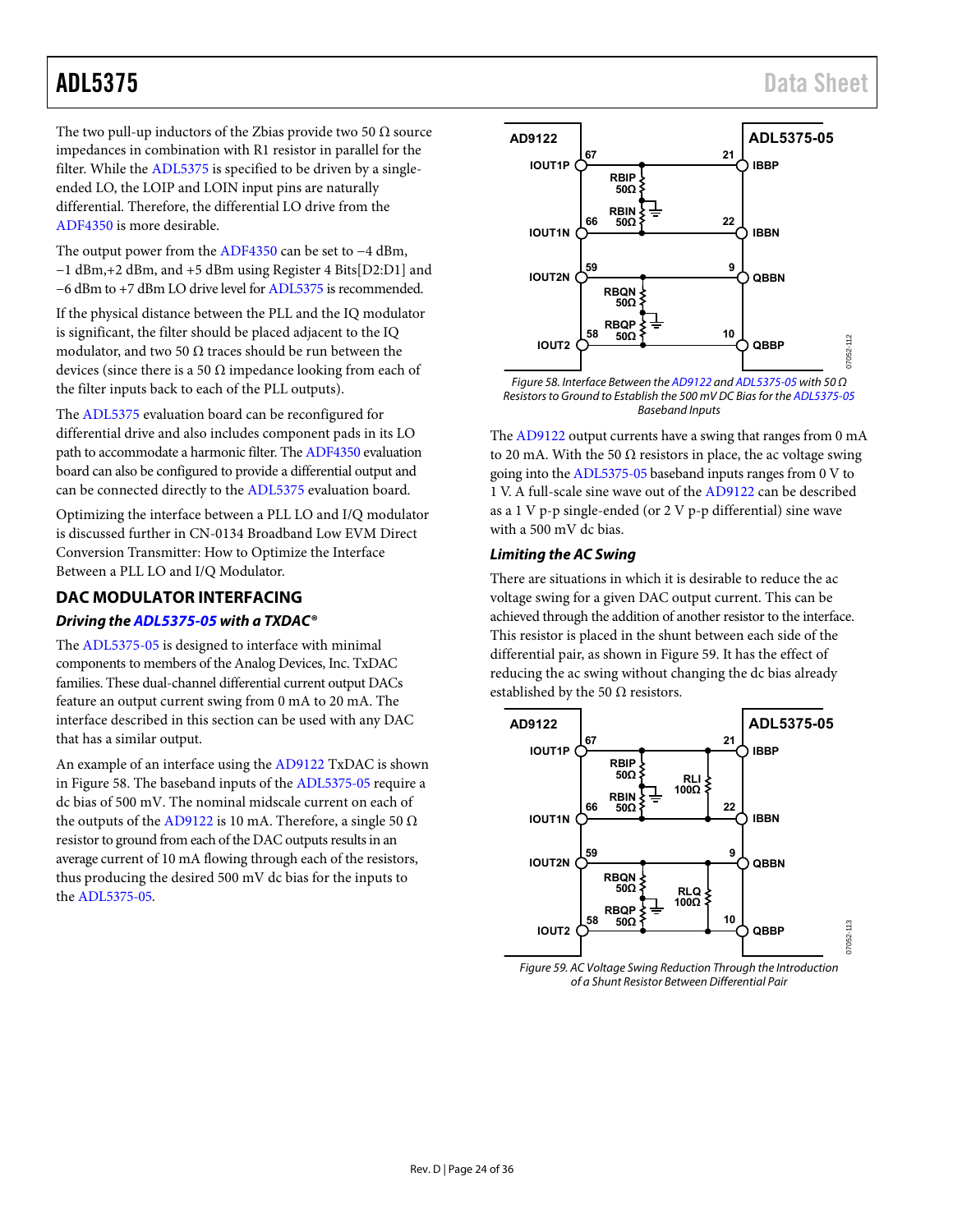The value of this ac voltage swing limiting resistor is chosen based on the desired ac voltage swing[. Figure 60](#page-24-0) shows the relationship between the swing-limiting resistor and the peakto-peak ac swing that it produces when 50  $\Omega$  bias-setting resistors are used. The differential peak-to-peak swing at the modulator input is



<span id="page-24-0"></span>*Figure 60. Relationship Between the AC Swing-Limiting Resistor and the Peak-to-Peak Voltage Swing with 50 Ω Bias-Setting Resistors*

#### *Filtering*

It is necessary to place an antialiasing filter between the DAC and modulator to filter out Nyquist images, common mode noise, and broadband DAC noise. The interface for setting up the biasing and ac swing discussed in the [Limiting the AC](#page-23-3)  [Swing](#page-23-3) section lends itself well to the introduction of such a filter. The filter can be inserted between the dc bias setting resistors and the ac swing-limiting resistor. With this configuration, the dc bias setting resistors and the signal scaling resistors conveniently set the source and load resistances for the filter.

[Figure 61](#page-24-1) shows a third-order, Bessel low-pass filter with a 3 dB frequency of 10 MHz. Matching input and output impedances make the filter design easier, so the shunt resistor chosen is 100 Ω, producing an ac swing of 1 V p-p differential. The frequency response of this filter is shown in [Figure 62.](#page-24-2)



<span id="page-24-1"></span>*10 MHz Third-Order, Bessel Filter*



<span id="page-24-2"></span>*Figure 62. Frequency Response for DAC Modulator Interface with 10 MHz Third-Order Bessel Filter*

#### *Complex IF Operation*

The [ADL5375](http://www.analog.com/ADL5375?doc=ADL5375.pdf) can be used with a DAC, generating a complex-IF (CIF), as well as a zero-IF signal (ZIF). The −1 dB bandwidth of the [ADL5375](http://www.analog.com/ADL5375?doc=ADL5375.pdf) is approximately more than 400 MHz [\(Figure 63](#page-24-3) an[d Figure 64](#page-25-0) show the baseband frequency response of the [ADL5375,](http://www.analog.com/ADL5375?doc=ADL5375.pdf) facilitating high CIF and providing sufficient flat bandwidth for digital predistortion (DPD) algorithms). Using a CIF places the LO leakage and the undesired sideband outside the signal band at the modulator output where they can be easily removed with a bandpass filter.



<span id="page-24-3"></span>*Figure 63[. ADL5375-05](http://www.analog.com/ADL5375?doc=ADL5375.pdf) Baseband Frequency Response Normalized to Response for 1 MHz*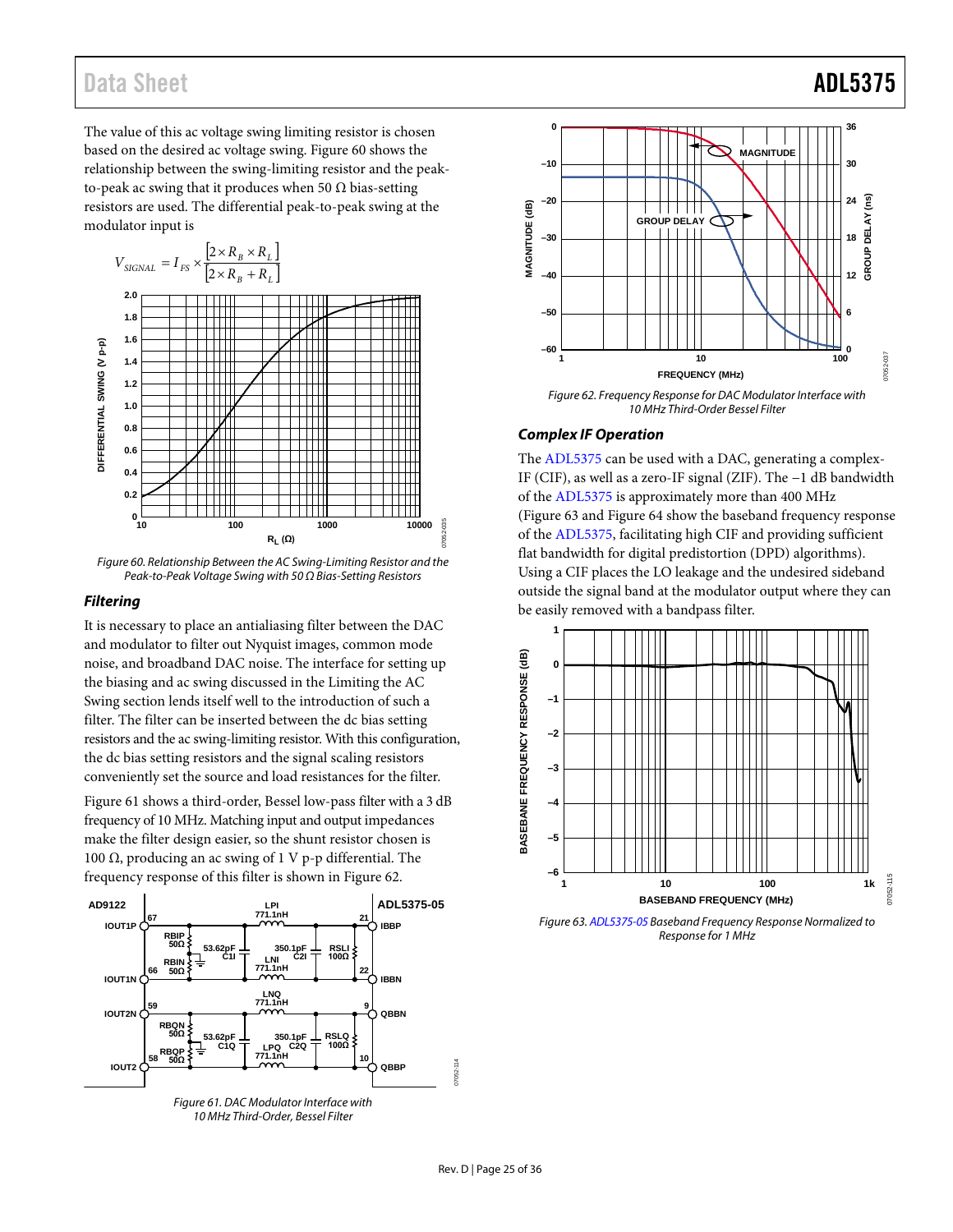

<span id="page-25-0"></span>Figure 64[. ADL5375-15 B](http://www.analog.com/ADL5375?doc=ADL5375.pdf)aseband Frequency Response Normalized to Response for 1 MHz

In CIF applications, a low-pass filter between the DAC and modulator is still favored to filter out images, noises discussed in the Filtering section as well as to preserve dc bias level from DAC t[o ADL5375-05.](http://www.analog.com/ADL5375?doc=ADL5375.pdf) [Figure 65 s](#page-25-1)hows a fifth order Butterworth filter with a 300 MHz corner frequency and the frequency response of this filter is shown in [Figure 66.](#page-25-2) 

Even a purely differential filter can work well, splitting the filter capacitors into two and grounding at filter topology as like C2 and C4 i[n Figure 65](#page-25-1) divert common mode currents to ground and result in additional common-mode rejection of high frequency signals to a purely differential filter.



<span id="page-25-1"></span>Figure 65. Recommended DAC Modulator Interface Topology with FC = 300 MHz Fifth-Order, Butterworth Filter



<span id="page-25-2"></span>Figure 66. Frequency Response for DAC Modulator Interface with 300 MHz Fifth-Order Butterworth Filter

#### **Driving th[e ADL5375-15 w](http://www.analog.com/ADL5375?doc=ADL5375.pdf)ith a TXDAC**

The [ADL5375-15 r](http://www.analog.com/ADL5375?doc=ADL5375.pdf)equires a 1500 mV dc bias and therefore requires a slightly more complex interface that performs a dc level shift on the baseband signals. It is necessary to level-shift the DAC output from a 500 mV dc bias to the 1500 mV dc bias that the [ADL5375-15 r](http://www.analog.com/ADL5375?doc=ADL5375.pdf)equires.

Level-shifting can be achieved with either a passive network or an active circuit. A passive network of resistors is shown in [Figure 67.](#page-25-3) In this network, the dc bias of the DAC remains at 500 mV while the input to th[e ADL5375-15](http://www.analog.com/ADL5375?doc=ADL5375.pdf) is 1500 mV. It should be noted that this passive level-shifting network introduces approximately 2 dB of loss in the ac signal.



<span id="page-25-3"></span>The active level shifting circuit involves the use of the [ADA4938](http://www.analog.com/ADA4938?doc=ADL3575.pdf) dual-differential amplifier. This device has a VOCM pin that sets the output dc bias. Through this pin, the output commonmode of the amplifier can be easily set to the requisite 1.5 V for biasing th[e ADL5375-15 b](http://www.analog.com/ADL5375?doc=ADL5375.pdf)aseband inputs.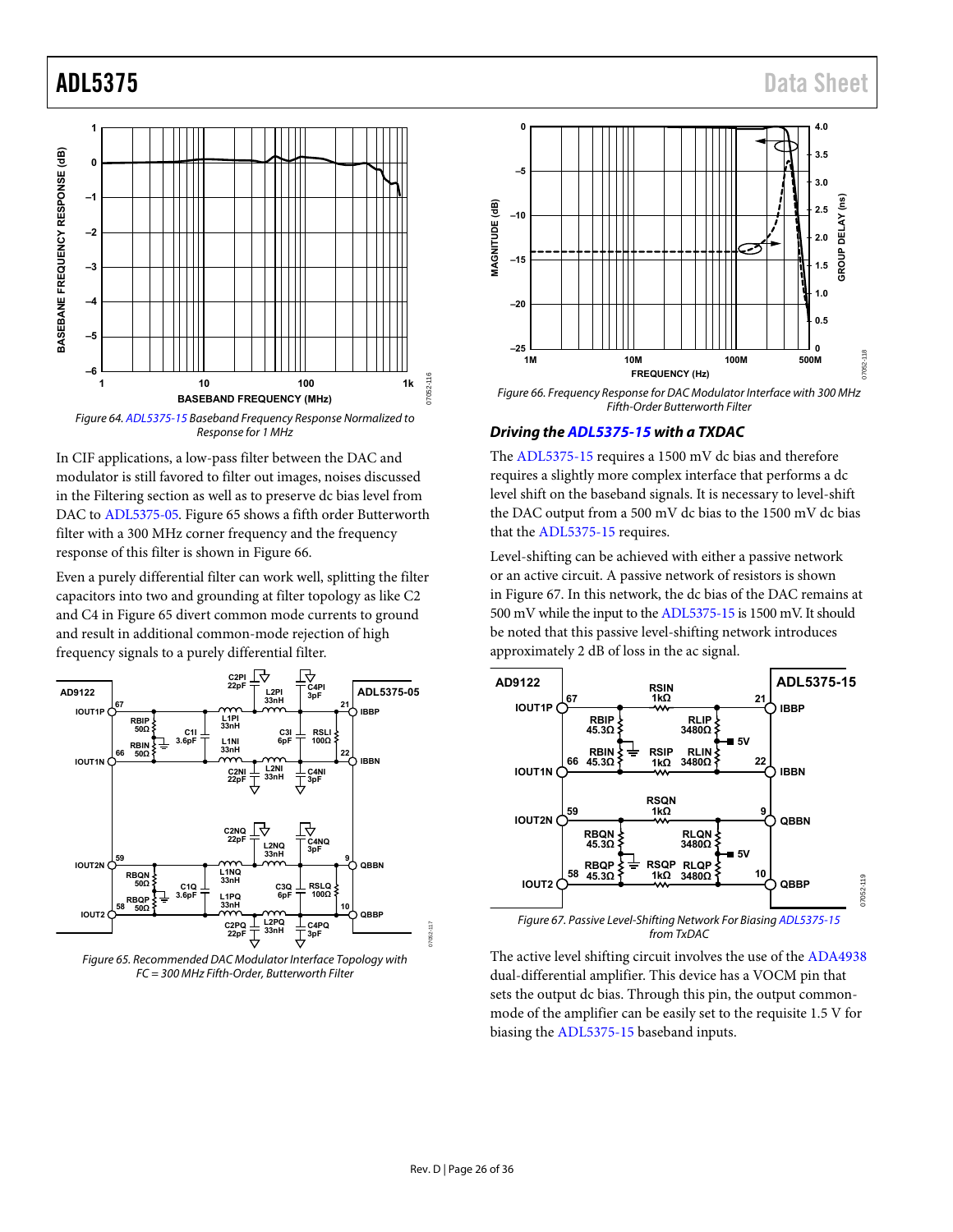#### *Using th[e AD9122](http://www.analog.com/AD9122?doc=ADL5375.pdf) DAC For Carrier Feedthrough and Unwanted Sideband Nulling*

The [AD9122](http://www.analog.com/AD9122?doc=ADL5375.pdf) features an auxiliary DACs (Register 0x42, Register 0x43, Register 0x46, and Register 0x47) or the digital dc offset adjustments (Register 0x3C through Register 0x3F) that can be used to null the carrier feedthrough by applying the dc offset voltage at each main DAC channels. Unwanted sideband suppression can be done by adjusting the I/Q phase (Register 0x38 through Register 0x3B) and DAC FS (Register 0x40 and Register 0x44) registers.

### <span id="page-26-0"></span>**GSM/EDGE OPERATION**

The performance of the [ADL5375-05](http://www.analog.com/ADL5375?doc=ADL5375.pdf) in a Multi-Carriers GSM/EDGE environment is shown in [Figure 68](#page-26-1) and [Figure 69.](#page-26-2)

[Figure 68](#page-26-1) illustrates the 6 MHz offset noise floor of the [ADL5375-05](http://www.analog.com/ADL5375?doc=ADL5375.pdf) at the six carriers MCGSM/EDGE(8-PSK) operating condition vs. output power, and [Figure 69](#page-26-2) demonstrates IMD performance of the same six carriers MCGSM/EDGE(8-PSK) for th[e ADL5375-05](http://www.analog.com/ADL5375?doc=ADL5375.pdf) at 950 MHz. It is configured, as shown at [Figure 65,](#page-25-1) for this measurement. Th[e AD9122](http://www.analog.com/AD9122?doc=ADL5375.pdf) is set at −3 dB digital FS back off,  $F_{DATA} = 368.64$  MSPS, 2× interpolation, and PLL and inverse sync off. Complex IF at 174.32 MHz is generated at NCO of th[e AD9122](http://www.analog.com/AD9122?doc=ADL5375.pdf) and fed into th[e ADL5375-05](http://www.analog.com/ADL5375?doc=ADL5375.pdf) through a fifth order Butterworth filter. Special care must be taken not to be affected by the noise power of images through proper DAC setup at the selection of IF Frequency, F<sub>DATA</sub>, F<sub>DAC</sub>, and so on for such a low IMD and noise level measurement. Be sure to load clean LO signals and use equipment that allows enough dynamic range capability and noise correction feature to compensated the noise originated by equipment itself.



<span id="page-26-1"></span>*Figure 68[. ADL5375-05](http://www.analog.com/ADL5375?doc=ADL5375.pdf) GSM/EDGE(8-PSK) 6 Carriers 6 MHz Offset Noise Floor at 950 MHz vs Output Power(1 Carrier/100 KHz), LO Drive = 0 dBm* 



<span id="page-26-2"></span>*Figure 69[. ADL5375-05](http://www.analog.com/ADL5375?doc=ADL5375.pdf) GSM/EDGE(8-PSK) 6 Carriers Adjacent and Alternate Channel Power Performance at 950 MHz; Output Power(1 Carrier/100 KHz) = −24.4 dBm LO Drive = 0 dBm* 

The performance of the [ADL5375](http://www.analog.com/ADL5375?doc=ADL5375.pdf) in a GSM/EDGE environment is shown in [Figure 70](#page-26-3) and [Figure 71.](#page-27-1)

[Figure 70](#page-26-3) illustrates the 6 MHz offset noise of th[e ADL5375-05](http://www.analog.com/ADL5375?doc=ADL5375.pdf) and [ADL5375-15](http://www.analog.com/ADL5375?doc=ADL5375.pdf) vs. output power at 940 MHz. [Figure 71](#page-27-1) demonstrates how the 6 MHz offset noise is affected by variations in LO drive level for both version of the [ADL5375](http://www.analog.com/ADL5375?doc=ADL5375.pdf) at 940 MHz.



<span id="page-26-3"></span>*Figure 70. GSM/Edge (8-PSK) 6 MHz Offset Noise at 940 MHz vs. Output Power, LO Drive = 0 dBm*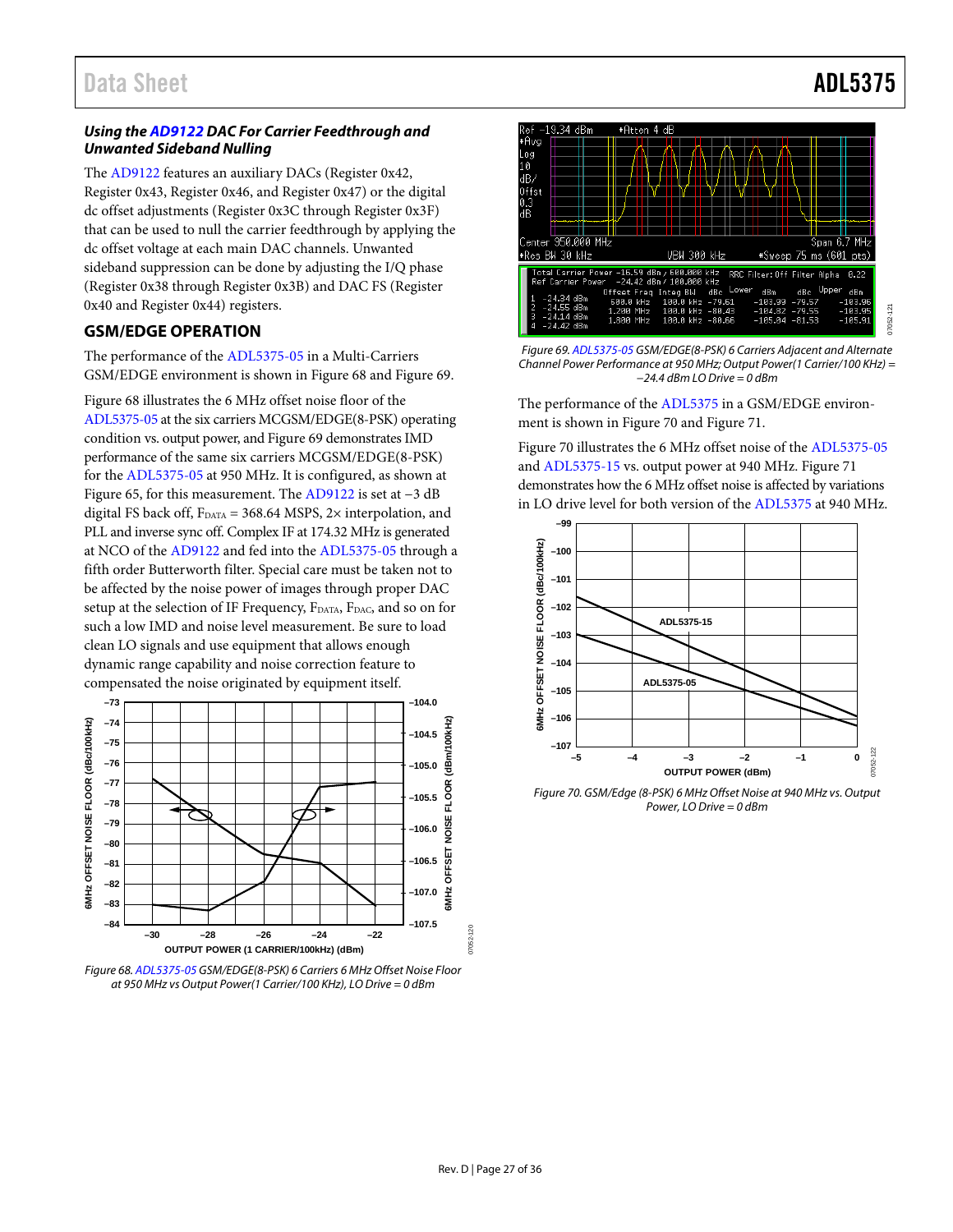

<span id="page-27-1"></span>*Figure 71. GSM/Edge (8-PSK) 6 MHz Offset Noise at 940 MHz vs. LO Drive, Output Power = 0 dBm*

#### <span id="page-27-0"></span>**W-CDMA OPERATION**

The [ADL5375](http://www.analog.com/ADL5375?doc=ADL5375.pdf) is suitable for W-CDMA operation. [Figure 72](#page-27-2) an[d Figure 73](#page-27-3) show the adjacent and alternate channel power ratios for the [ADL5375-05](http://www.analog.com/ADL5375?doc=ADL5375.pdf) an[d ADL5375-15,](http://www.analog.com/ADL5375?doc=ADL5375.pdf) respectively, at an LO frequency of 2140 MHz.



<span id="page-27-2"></span>*Figure 72[. ADL5375-05](http://www.analog.com/ADL5375?doc=ADL5375.pdf) Single-Carrier W-CDMA Adjacent and Alternate Channel Power vs. Output Power at 2140 MHz; LO Power = 0 dBm*



<span id="page-27-3"></span>*Figure 73[. ADL5375-15](http://www.analog.com/ADL5375?doc=ADL5375.pdf) Single-Carrier W-CDMA Adjacent and Alternate Channel Power vs. Output Power at 2140 MHz; LO Power = 0 dBm*

[Figure 72](#page-27-2) an[d Figure 73](#page-27-3) show that both versions of th[e ADL5375](http://www.analog.com/ADL5375?doc=ADL5375.pdf) are able to deliver about or better than −73 dB ACPR at an output power of −10 dBm.

[Figure 74](#page-27-4) illustrate the sensitivity of the EVM to variations in LO drive at 2140 MHz for th[e ADL5375-05](http://www.analog.com/ADL5375?doc=ADL5375.pdf) an[d ADL5375-15.](http://www.analog.com/ADL5375?doc=ADL5375.pdf)



<span id="page-27-4"></span>*Figure 74. Single Carrier W-CDMA Composite EVM vs. LO Drive at 2140 MHz; Output Power = −10 dBm*

The EVM exhibits improvements with a local feedthrough nulling operation.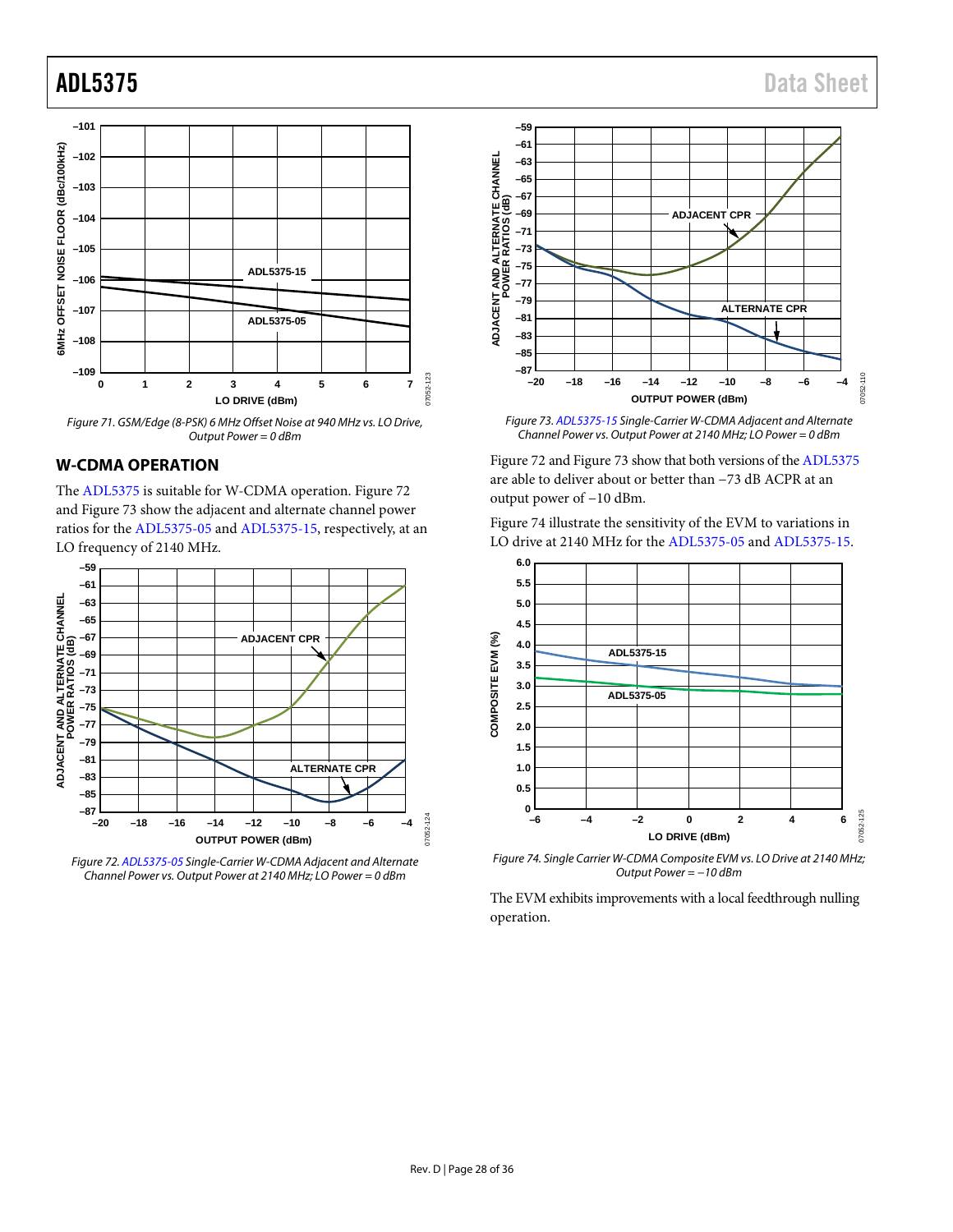### <span id="page-28-0"></span>**LO GENERATION USING PLLS**

Analog Devices has a line of PLLs that can be used for generating the LO signal. [Table 5](#page-28-3) lists the PLLs together with their maximum frequency and phase noise performance.

#### <span id="page-28-3"></span>**Table 5. Analog Devices PLL Selection**

| Part           | Frequency, $f_{IN}$ (MHz) | <b>Phase Noise at 1 kHz Offset</b><br>and 200 kHz PFD (dBc/Hz) |
|----------------|---------------------------|----------------------------------------------------------------|
| ADF4110        | 550                       | $-91$ at 540 MHz                                               |
| ADF4111        | 1200                      | $-87$ at 900 MHz                                               |
| ADF4112        | 3000                      | $-90$ at 900 MHz                                               |
| ADF4113        | 4000                      | $-91$ at 900 MHz                                               |
| ADF4116        | 550                       | $-89$ at 540 MHz                                               |
| <b>ADF4117</b> | 1200                      | $-87$ at 900 MHz                                               |
| <b>ADF4118</b> | 3000                      | $-90$ at 900 MHz                                               |

The [ADF4350](http://www.analog.com/ADF4350?doc=ADL5375.pdf) is a fractional-N PLL which offers broadband operation from 137.5 MHz to 4.4 GHz and contains an integrated high performance VCO.

#### **Table 6. ADF4350 Phase Noise at Various Frequencies**

| Part           | <b>Frequency</b><br>(MHz) | Phase Noise at 10 kHz (dBc/Hz)<br>25 MHz PFD, 40 KHz Loop BW |
|----------------|---------------------------|--------------------------------------------------------------|
| ADF4350        | 2200                      | $-97$                                                        |
| <b>ADF4350</b> | 3300                      | $-92$                                                        |
| <b>ADF4350</b> | 4400                      | -90                                                          |

### <span id="page-28-1"></span>**TRANSMIT DAC OPTIONS**

Th[e AD9122](http://www.analog.com/AD9122?doc=ADL5375.pdf) recommended in the previous sections of this data sheet is by no means the only DAC that can be used to drive the [ADL5375.](http://www.analog.com/ADL5375?doc=ADL5375.pdf) There are other appropriate DACs, depending on the level of performance required[. Table 7](#page-28-4) lists the dual TxDAC offered by Analog Devices.

#### <span id="page-28-4"></span>**Table 7. Dual TxDAC Selection**

| Part           | <b>Resolution (Bits)</b> | <b>Update Rate (MSPS Minimum)</b> |
|----------------|--------------------------|-----------------------------------|
| AD9709         | 8                        | 125                               |
| AD9761         | 10                       | 40                                |
| AD9763         | 10                       | 125                               |
| AD9765         | 12                       | 125                               |
| AD9767         | 14                       | 125                               |
| AD9773         | 12                       | 160                               |
| AD9775         | 14                       | 160                               |
| AD9777         | 16                       | 160                               |
| AD9776         | 12                       | 1000                              |
| AD9778         | 14                       | 1000                              |
| <b>AD9779A</b> | 16                       | 1000                              |

All DACs listed have nominal bias levels of 0.5 V and use the same simple DAC modulator interface that is shown i[n Figure 75.](#page-29-1)

### <span id="page-28-2"></span>**MODULATOR/DEMODULATOR OPTIONS**

[Table 8](#page-28-5) lists other Analog Devices modulators and demodulators.

#### <span id="page-28-5"></span>**Table 8. Modulator/Demodulator Options**

|                |                                  | Frequency      |                  |
|----------------|----------------------------------|----------------|------------------|
| Part No.       | Modulator/<br><b>Demodulator</b> | Range<br>(MHz) | <b>Comments</b>  |
|                |                                  |                |                  |
| AD8345         | Modulator                        | 140 to 1000    |                  |
| AD8346         | Modulator                        | 800 to 2500    |                  |
| AD8349         | Modulator                        | 700 to 2700    |                  |
| <b>ADL5390</b> | Modulator                        | 20 to 2400     | External         |
|                |                                  |                | quadrature       |
| <b>ADL5385</b> | Modulator                        | 50 to 2200     |                  |
| <b>ADL5386</b> | Modulator                        | 50 to 2200     | Includes VVA and |
|                |                                  |                | AGC              |
| <b>ADL5370</b> | Modulator                        | 300 to 1000    |                  |
| <b>ADL5371</b> | Modulator                        | 500 to 1500    |                  |
| <b>ADL5372</b> | Modulator                        | 1500 to 2500   |                  |
| <b>ADL5373</b> | Modulator                        | 2300 to 3000   |                  |
| <b>ADL5374</b> | Modulator                        | 3000 to 4000   |                  |
| AD8347         | Demodulator                      | 800 to 2700    |                  |
| AD8348         | Demodulator                      | 50 to 1000     |                  |
| <b>ADL5387</b> | Demodulator                      | 50 to 2000     |                  |
| <b>ADL5380</b> | Demodulator                      | 400 to 6000    |                  |
| <b>ADL5382</b> | Demodulator                      | 700 to 2700    |                  |
| AD8340         | Vector                           | 700 to 1000    |                  |
|                | modulator                        |                |                  |
| AD8341         | Vector<br>modulator              | 1500 to 2400   |                  |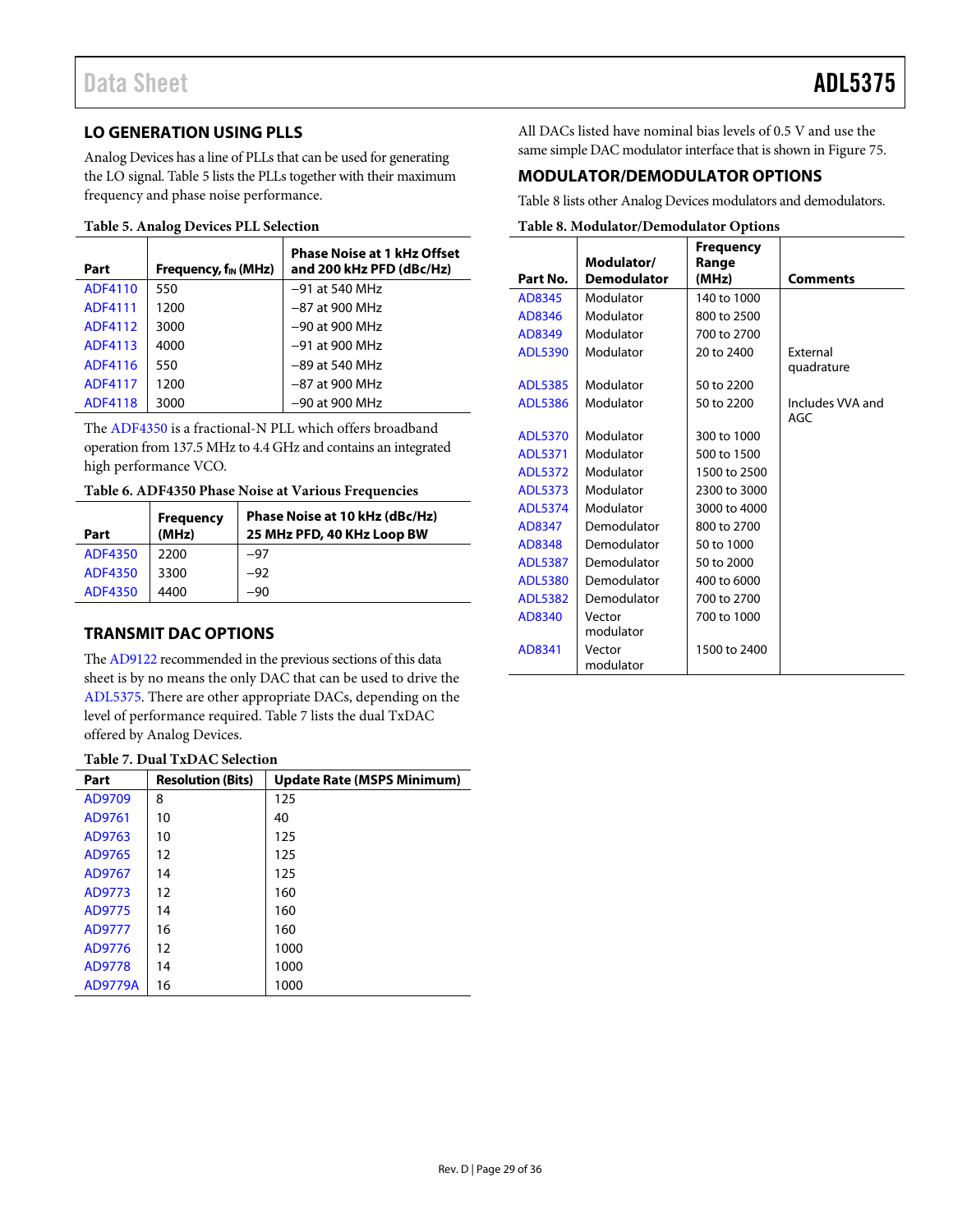07052-126

 $7052$ 

## <span id="page-29-0"></span>EVALUATION BOARD

Populated RoHS-compliant evaluation boards are available for evaluation of the [ADL5375.](http://www.analog.com/ADL5375?doc=ADL5375.pdf) Th[e ADL5375 p](http://www.analog.com/ADL5375?doc=ADL5375.pdf)ackage has an exposed paddle on the underside. This exposed paddle should be soldered to the board for good thermal and electrical grounding. The evaluation board is designed to minimize LO feedthrough to RFOUT through PCB by placing LO block on the underside. And it can be configured to allow differential LO driving through balun or direct interfacing to the PLL evaluation board. It also reserves component pads in its LO path to accommodate a harmonic filter. One side placement of baseband inputs is to interface directly to DAC evaluation board. The [ADL5375](http://www.analog.com/ADL5375?doc=ADL5375.pdf) evaluation board also includes an RF driver amplifier. The modulator output can be measured directly at the MOD\_OUT SMA connector. Alternatively, by removing R1, and installing a 0  $\Omega$  resistor in the R2 pad, the modulator's output can be fed to the RF driver amplifier.

The evaluation board ships, installed with a[n ADL5320](http://www.analog.com/ADL5320?doc=ADL5375.pdf) driver amplifier (400 MHz to 2700 MHz RF driver amplifier). This device requires external matching components (C100 and C101) and is tuned by default for operation from 1805 MHz to 2170 MHz. For details on tuning component values for other frequencies, please refer to th[e ADL5320 d](http://www.analog.com/ADL5320?doc=ADL5375.pdf)ata sheet (the driver amplifier section of the [ADL5375 E](http://www.analog.com/ADL5375?doc=ADL5375.pdf)valuation Board is identical to the [ADL5320](http://www.analog.com/ADL5320?doc=ADL5375.pdf) Evaluation Board). For higher frequency operation, th[e ADL5320](http://www.analog.com/ADL5320?doc=ADL5375.pdf) should be replaced by th[e ADL5321,](http://www.analog.com/ADL5321?doc=ADL5375.pdf) which is specified to operate from 2.3 GHz to 4 GHz. If a broadband matched device is desired, th[e ADL5601 \(](http://www.analog.com/ADL5601?doc=ADL5375.pdf)15 dB) o[r ADL5602](http://www.analog.com/ADL5602?doc=ADL5375.pdf) (20 dB) broadband gain blocks can be used.



<span id="page-29-1"></span>Figure 75[. ADL5375 E](http://www.analog.com/ADL5375?doc=ADL5375.pdf)valuation Board Schematic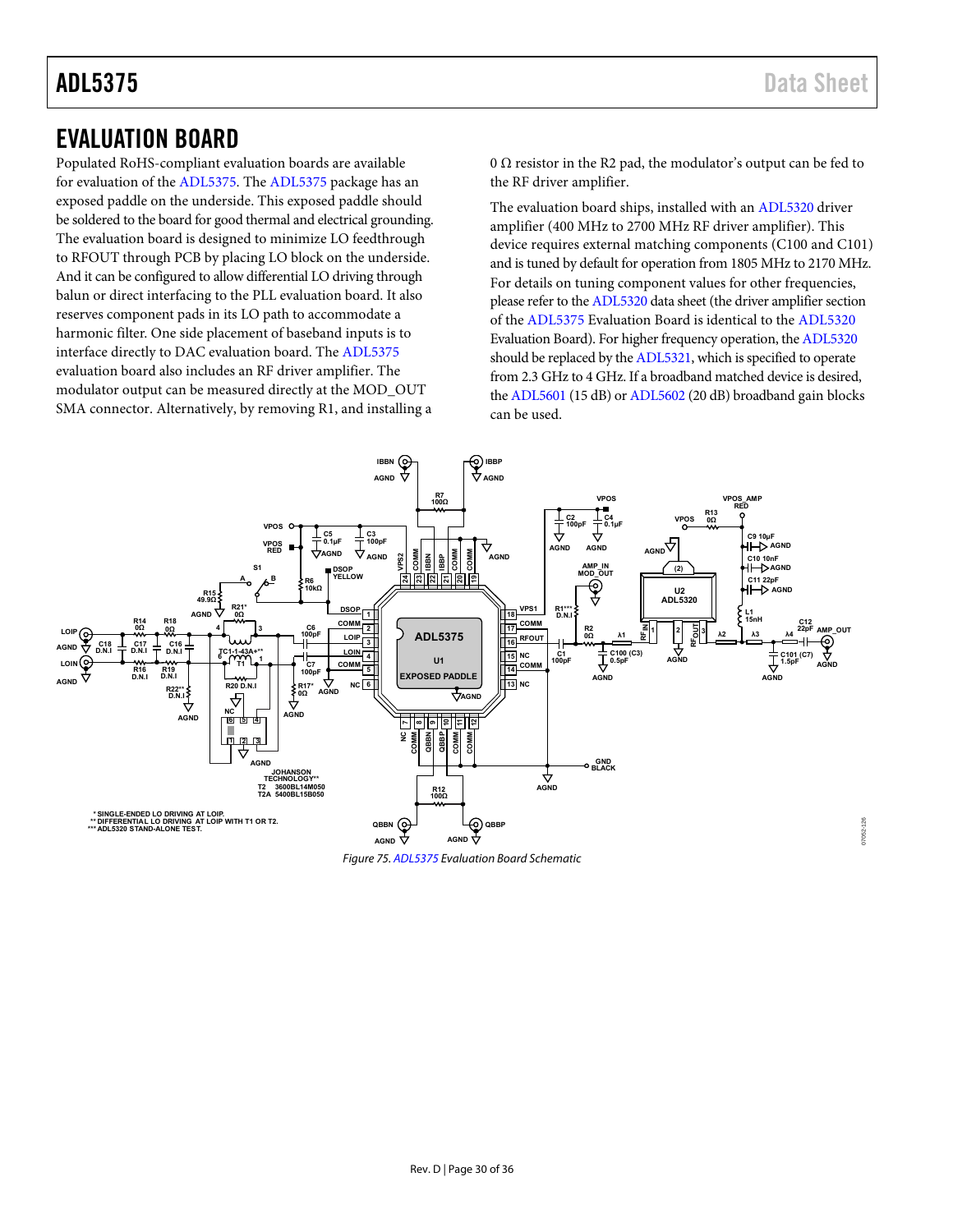| Component                                                                                                              | <b>Description</b>                                                                                                                                         | <b>Default Condition/Option</b><br><b>Settings</b> |
|------------------------------------------------------------------------------------------------------------------------|------------------------------------------------------------------------------------------------------------------------------------------------------------|----------------------------------------------------|
| VPOS, GND Test Points                                                                                                  | Power supply and ground test points for clip leads                                                                                                         | $Red = 5 V$ , black = GND                          |
| S1 Switch, R6, R15                                                                                                     | DSOP output disable select                                                                                                                                 | Position $A =$ output enabled                      |
|                                                                                                                        |                                                                                                                                                            | Position $B =$ output disabled                     |
|                                                                                                                        |                                                                                                                                                            | $R15 = 49.9 \Omega (0603)$                         |
|                                                                                                                        |                                                                                                                                                            | $R6 = 10 k\Omega (0603)$                           |
| R7, R12                                                                                                                | AC limiting resistors                                                                                                                                      | R7, R12 = 100 $\Omega$ (0603)                      |
| C16 to C18, R14, R16, R18,                                                                                             | LO input filter components                                                                                                                                 | $R14$ , $R18 = 0 \Omega$ (0603)                    |
| R <sub>19</sub>                                                                                                        |                                                                                                                                                            |                                                    |
|                                                                                                                        |                                                                                                                                                            | R16, R19, C16 to C18 = open<br>(0603)              |
| C6, C7                                                                                                                 | LO driving capacitor                                                                                                                                       | $C6, C7 = 100$ pF (0402)                           |
| LOIP SMA, R17, R20, R21,<br>R22, T1, T2, T2A                                                                           | Single-ended local oscillator input                                                                                                                        | $R17 = 0 \Omega (0603)$                            |
|                                                                                                                        |                                                                                                                                                            | $R20 = open (0402)$                                |
|                                                                                                                        |                                                                                                                                                            | $R21 = 0 \Omega (0402)$                            |
|                                                                                                                        |                                                                                                                                                            | $R22 = open (0603)$                                |
|                                                                                                                        |                                                                                                                                                            | $T1, T2, T2A = open$                               |
| LOIN SMA, R16, R17, R19,                                                                                               | Optional differential LO input at LOIN                                                                                                                     | R16, R19 = $0 \Omega (0603)$                       |
| R <sub>20</sub> ,                                                                                                      |                                                                                                                                                            |                                                    |
| R21, R22, T1, T2, T2A                                                                                                  |                                                                                                                                                            | R20, R21 = $0 \Omega$ (0402)                       |
|                                                                                                                        |                                                                                                                                                            | $R17, R22 = open (0603)$                           |
|                                                                                                                        |                                                                                                                                                            | $T1, T2, T2A = open$                               |
| LOIP SMA, T1 (or T2, T2A),                                                                                             | Optional differential LO driving with Balun at LOIP                                                                                                        | $R17 = open (0603)$                                |
| R17, R20, R21, R22                                                                                                     |                                                                                                                                                            | $R20, R21 = open (0402)$                           |
|                                                                                                                        |                                                                                                                                                            | $R22 = 0 \Omega (0603)$                            |
|                                                                                                                        |                                                                                                                                                            | $T1 = TC1 - 1 - 43A + or$                          |
|                                                                                                                        |                                                                                                                                                            | $T2 = 3600BL14M050$ or $T2A =$<br>5400BL15B050     |
| C100, C101                                                                                                             | Frequency tuning capacitors for RF driver amplifier                                                                                                        | Tuning for 1805 MHz to<br>2170 MHz                 |
|                                                                                                                        | Refer to the ADL5320 datasheet for the exact position according to the frequency                                                                           | $C100 = 0.5$ pF (0402) $C101 =$<br>1.5 pF (0402)   |
| C <sub>1</sub>                                                                                                         | AC-coupling capacitor connects ADL5375 RF output to MOD_OUT RF connector or to<br>ADL5320 RF input                                                         | $C1 = 100$ pF (0402)                               |
| R1                                                                                                                     | Resistor connects ADL5375 RF output to MOD_OUT (AMP_IN) SMA                                                                                                |                                                    |
|                                                                                                                        | To check ADL5375 performance itself, a 0 $\Omega$ should be inserted at R1 and open R2.                                                                    | $R1 =$ open (0402)                                 |
|                                                                                                                        | To check ADL5320 performance itself, a 0 $\Omega$ should be inserted at R1 and R2                                                                          |                                                    |
| R <sub>2</sub>                                                                                                         | Resistor connects ADL5375 RF output to ADL5320 RF input                                                                                                    |                                                    |
|                                                                                                                        |                                                                                                                                                            | $R2 = 0 \Omega (0402)$                             |
| U1                                                                                                                     | ADL5375 quadrature modulator                                                                                                                               | ADL5375-05 or ADL5375-15                           |
| U <sub>2</sub>                                                                                                         | SOT-89 RF driver amplifier                                                                                                                                 | <b>ADL5320</b>                                     |
| L1                                                                                                                     | DC bias Inductor                                                                                                                                           | $L1 = 15$ nH(0603)                                 |
| C <sub>2</sub> , C <sub>3</sub> , C <sub>4</sub> , C <sub>5</sub> , C <sub>9</sub> , C <sub>10</sub> , C <sub>11</sub> | Power supply bypassing capacitors                                                                                                                          | C <sub>2</sub> , C <sub>3</sub> = 100 pF (0402)    |
|                                                                                                                        |                                                                                                                                                            | $C4$ , $C5 = 0.1 \mu F (0402)$                     |
|                                                                                                                        |                                                                                                                                                            | $C9 = 10 \mu F (1206)$                             |
|                                                                                                                        |                                                                                                                                                            | $C10 = 10$ nF (0603)                               |
|                                                                                                                        |                                                                                                                                                            | $C11 = 22$ pF (0603)                               |
| R <sub>13</sub>                                                                                                        | Resistor to share power supply between the ADL5375 and the ADL5320. To turn<br>on the ADL5320, a 0 $\Omega$ resistor should be installed in this location. | $R13 = 0 \Omega (0603)$                            |
| EP                                                                                                                     | Exposed Paddle. Connect to the ground plane via a low impedance path.                                                                                      |                                                    |

### **Table 9. Evaluation Board Description and Configuration Options**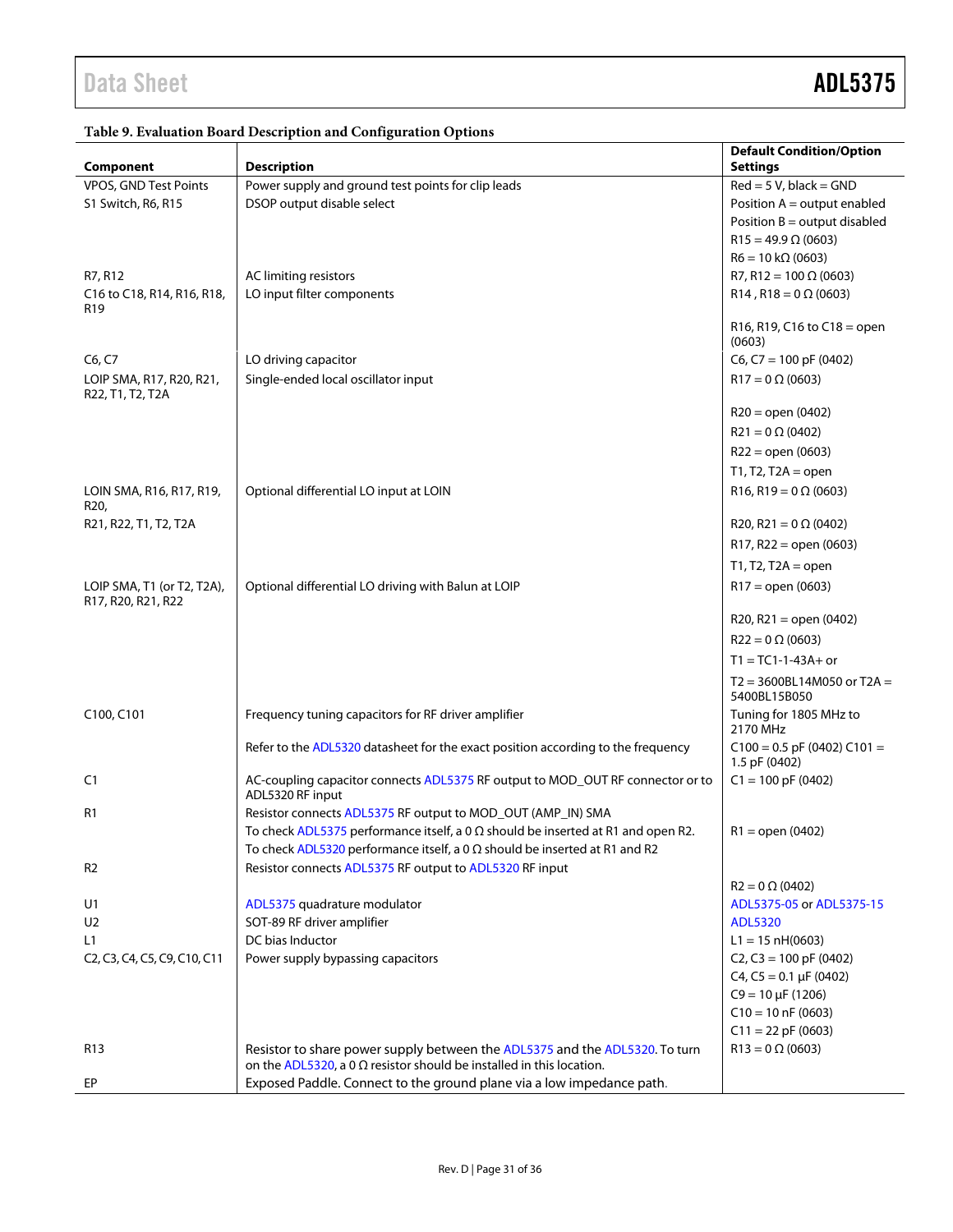

*Figure 76. Evaluation Board Layout, Top Layer*

07052-127

07052-128



*Figure 77. Evaluation Board Layout, Bottom Layer*

#### <span id="page-31-0"></span>*Thermal Grounding and Evaluation Board Layout*

The package for the [ADL5375](http://www.analog.com/ADL5375?doc=ADL5375.pdf) features an exposed paddle on the underside that should be well soldered to a low thermal and electrical impedance ground plane. This paddle is typically soldered to an exposed opening in the solder mask on the evaluation board. [Figure 78](#page-31-1) illustrates the dimensions used in the layout of th[e ADL5375](http://www.analog.com/ADL5375?doc=ADL5375.pdf) footprint on th[e ADL5375](http://www.analog.com/ADL5375?doc=ADL5375.pdf) Evaluation Board (1 mil. = 0.0254 mm).

Notice the use of nine via holes on the exposed paddle. These ground vias should be connected to all other ground layers on the evaluation board to maximize heat dissipation from the device package.



<span id="page-31-1"></span>*Figure 78. Dimensions for Evaluation Board Layout for th[e ADL5375](http://www.analog.com/ADL5375?doc=ADL5375.pdf) Package*

Under these conditions, the thermal impedance of th[e ADL5375](http://www.analog.com/ADL5375?doc=ADL5375.pdf) was measured to be approximately 30°C/W in still air.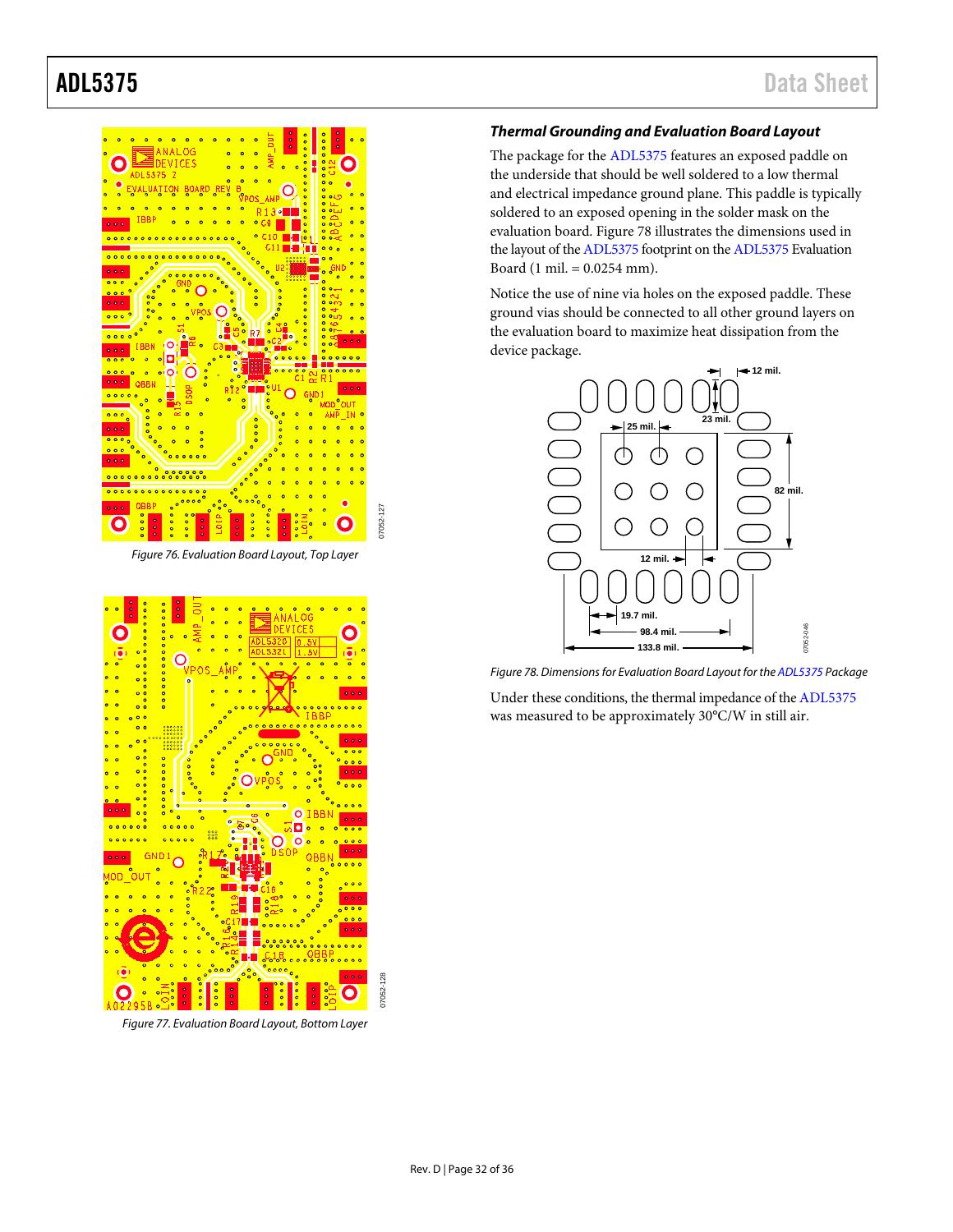## <span id="page-32-0"></span>CHARACTERIZATION SETUP



*Figure 79. Characterization Bench Setup*

<span id="page-32-1"></span>The primary setup used to characterize th[e ADL5375](http://www.analog.com/ADL5375?doc=ADL5375.pdf) is shown in [Figure 79.](#page-32-1) This setup was used to evaluate the product as a single-sideband modulator. The aeroflex signal generator supplied the LO and differential I and Q baseband signals to the device under test (DUT). The typical LO drive was 0 dBm. The I-channel is driven by a sine wave, and the Q-channel is driven by a cosine wave. The lower sideband is the single-sideband (SSB) output.

The majority of characterization for th[e ADL5375](http://www.analog.com/ADL5375?doc=ADL5375.pdf) was performed using a 1 MHz sine wave signal with a 500 mV [\(ADL5375-05\)](http://www.analog.com/ADL5375?doc=ADL5375.pdf) or 1500 mV [\(ADL5375-15\)](http://www.analog.com/ADL5375?doc=ADL5375.pdf) common-mode voltage applied to the baseband signals of the DUT. The baseband signal path was calibrated to ensure that the  $V_{\rm IOS}$  and  $V_{\rm QOS}$  offsets on the baseband inputs were minimized as close as possible to 0 V before connecting to the DUT. See th[e Carrier Feedthrough](#page-21-1) Nulling section for the definitions of VIOS and VQOS.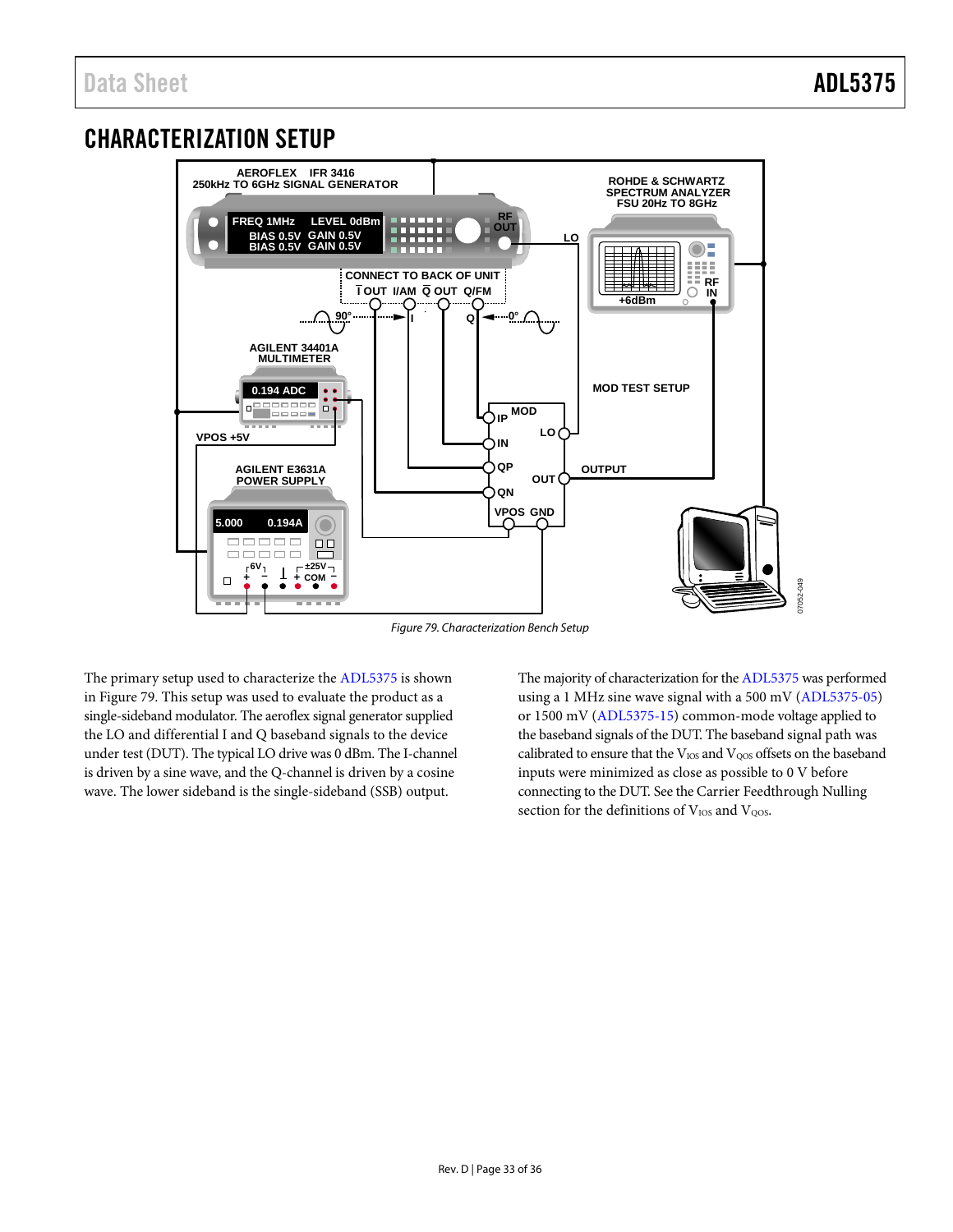

*Figure 80. Setup for Baseband Frequency Sweep and Undesired Sideband Nulling*

<span id="page-33-0"></span>The setup used to evaluate baseband frequency sweep and undesired sideband nulling of th[e ADL5375](http://www.analog.com/ADL5375?doc=ADL5375.pdf) is shown i[n Figure 80.](#page-33-0) The interface board has circuitry that converts the single-ended I input and Q input from the arbitrary function generator to differential I and Q baseband signals with a dc bias of 500 mV

[\(ADL5375-05\)](http://www.analog.com/ADL5375?doc=ADL5375.pdf) or 1500 mV [\(ADL5375-15\)](http://www.analog.com/ADL5375?doc=ADL5375.pdf). Undesired sideband nulling was achieved through an iterative process of adjusting amplitude and phase on the Q-channel. Se[e Sideband](#page-21-2)  [Suppression Optimization](#page-21-2) section for a detailed description on sideband nulling.

07052-050

050-23070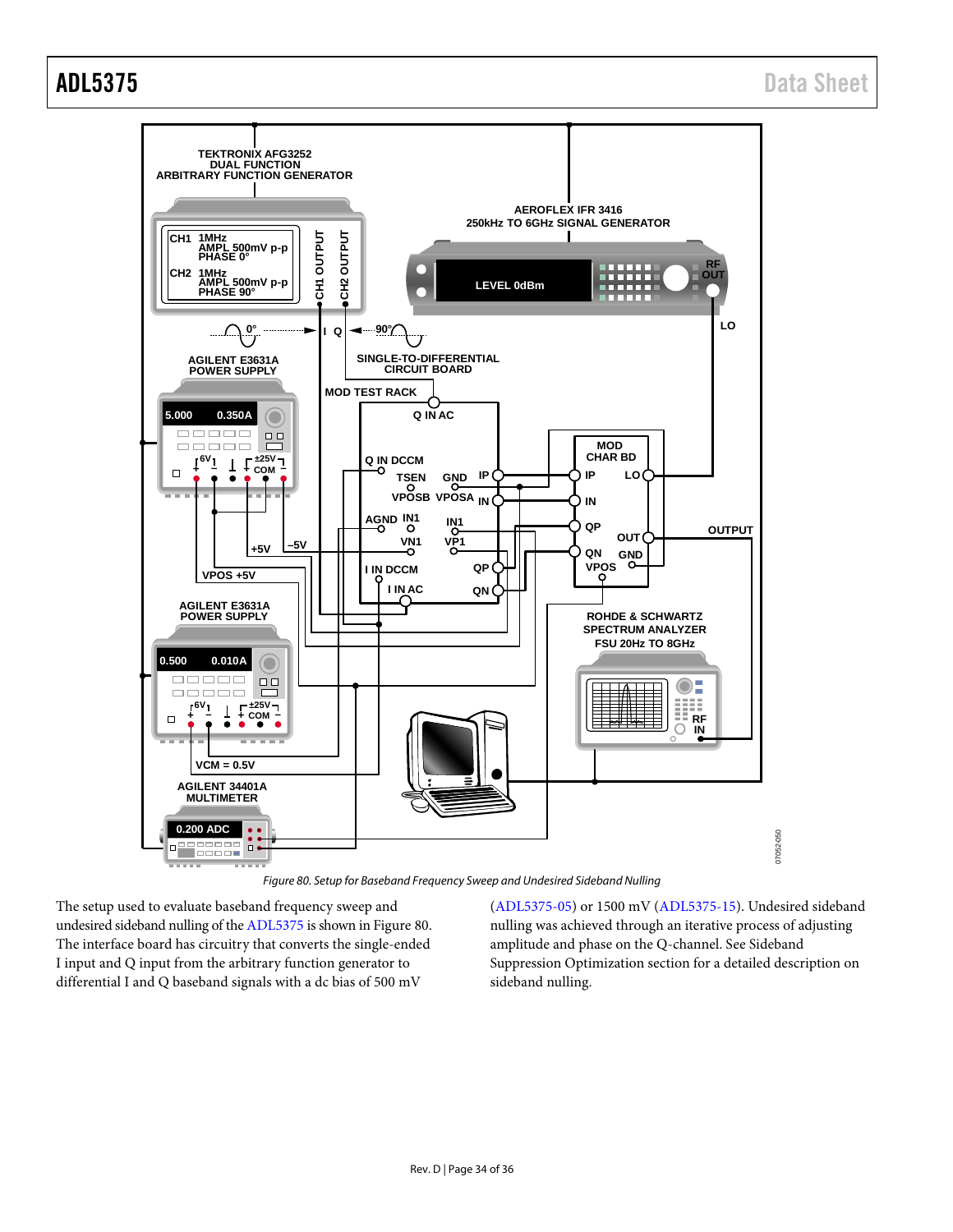## <span id="page-34-0"></span>OUTLINE DIMENSIONS



**COMPLIANT TO JEDEC STANDARDS MO-220-WGGD.**

*Figure 81. 24-Lead Lead Frame Chip Scale Package [LFCSP\_WQ] 4 mm × 4 mm Body, Very Very Thin Quad (CP-24-7) Dimensions shown in millimeters*

### <span id="page-34-1"></span>**ORDERING GUIDE**

| Model <sup>1</sup> | <b>Temperature Range</b>           | <b>Package Description</b>        | <b>Package Option</b> | <b>Ordering Quantity</b> |
|--------------------|------------------------------------|-----------------------------------|-----------------------|--------------------------|
| ADL5375-05ACPZ-R7  | $-40^{\circ}$ C to $+85^{\circ}$ C | 24-Lead LFCSP_WQ, 7"Tape and Reel | $CP-24-7$             | 1,500                    |
| ADL5375-05ACPZ-R2  | $-40^{\circ}$ C to $+85^{\circ}$ C | 24-Lead LFCSP_WQ, 7"Tape and Reel | $CP-24-7$             | 250                      |
| ADL5375-05-EVALZ   |                                    | <b>Evaluation Board</b>           |                       |                          |
| ADL5375-15ACPZ-R7  | $-40^{\circ}$ C to $+85^{\circ}$ C | 24-Lead LFCSP WQ, 7"Tape and Reel | $CP-24-7$             | 1,500                    |
| ADL5375-15ACPZ-WP  | $-40^{\circ}$ C to $+85^{\circ}$ C | 24-Lead LFCSP_WQ, Waffle Pack     | $CP-24-7$             | 64                       |
| ADL5375-15-EVALZ   |                                    | <b>Evaluation Board</b>           |                       |                          |

 $1 Z =$  RoHS Compliant Part.